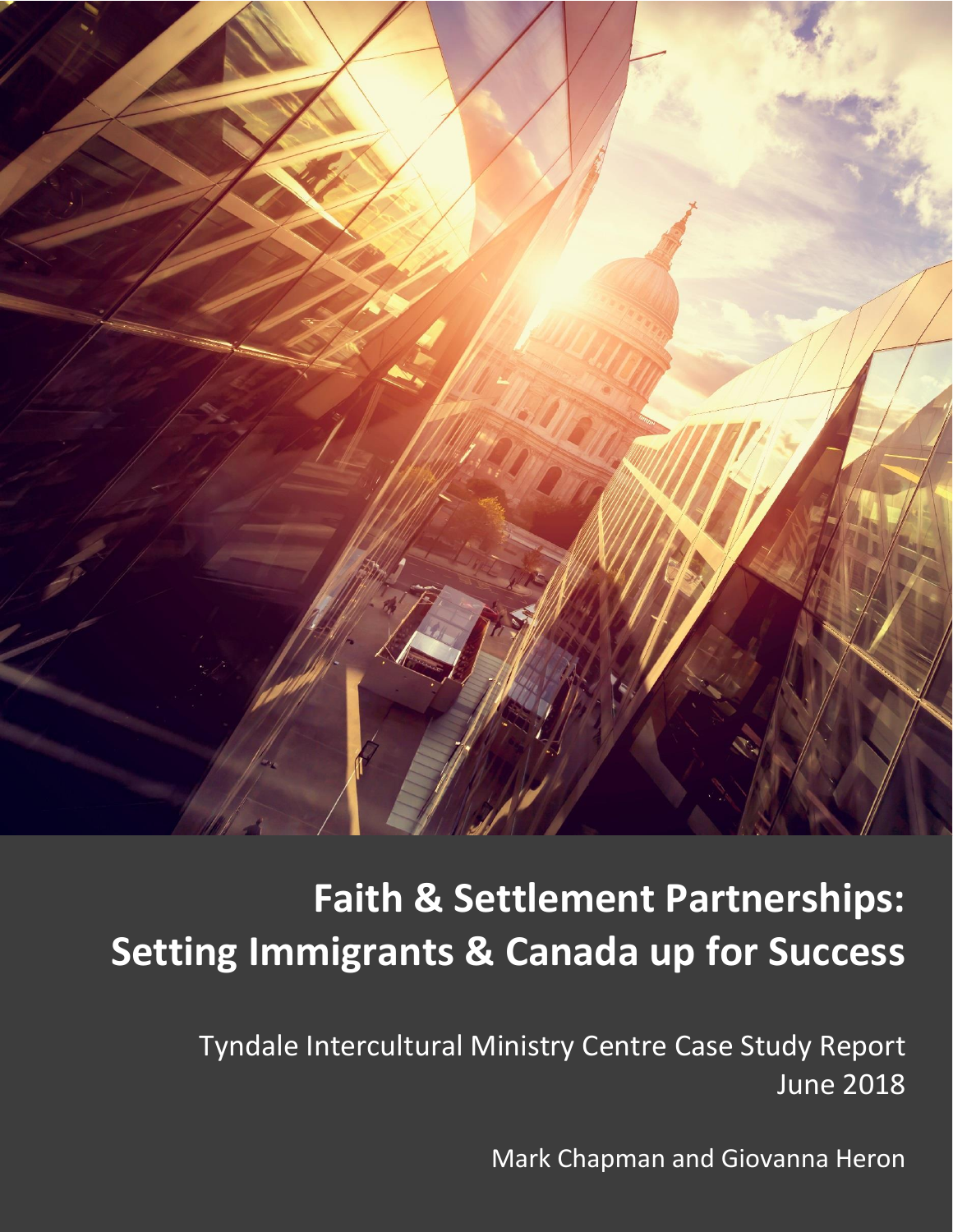Faith and Settlement Partnerships: Setting Immigrants and Canada up for Success is a research partnership intended to explore partnerships between faith-based and government-funded settlement organizations in Ontario. This two-year project is led by the Centre for Community Based Research (CCBR) and funded by the Social Sciences and Humanities Research Council of Canada (SSHRC). More information about this project can be found at:

### www.communitybasedresearch.ca/Page/View/Faith & Settlement Partnerships

The project used multiple methods. Case studies were held within the local study sites (Toronto, Peel, Waterloo Region, London). Other methods included a literature review and a cross-site organizational survey. Reports were written for each method.

#### Research Partnership

| Rich Janzen         | Centre for Community Based Research                       |
|---------------------|-----------------------------------------------------------|
| Joanna Ochocka      | Centre for Community Based Research                       |
| Jessica Dyck        | Centre for Community Based Research                       |
| Jim Cresswell       | Booth University College                                  |
| Ron Kuipers         | Institute for Christian Studies                           |
| Michael Skaljin     | Interfaith Council of Peel                                |
| Huda Hussein        | London & Middlesex Local Immigration Partnership          |
| Mohammed Baobaid    | Muslim Resource Centre for Social Support and Integration |
| Aamna Ashraf        | Peel Newcomer Strategy Group                              |
| Trisha Scantlebury  | Peel Newcomer Strategy Group                              |
| Idrisa Pandit       | Renison University College                                |
| Doug Binner         | The Salvation Army                                        |
| Victoria Esses      | The University of Western Ontario                         |
| Vera Dodic          | Toronto Newcomer Office                                   |
| Mark Chapman        | Tyndale University College & Seminary                     |
| Tara Bedard         | Waterloo Region Immigration Partnership                   |
| Ida Kaastra-Mutoigo | World Renew                                               |

#### Site Team – (Tyndale Intercultural Ministry Centre - Toronto)

*Dr. Mark Chapman (Tyndale Intercultural Ministry Centre), Giovanna Heron (Tyndale University College & Seminary)*

Centre for Community Based Research 190 Westmount Road North, Waterloo, Ontario N2L 3G5 Phone: 519-885-1460 ext. 25293 E-mail: [rich@communitybasedresearch.ca](mailto:rich@communitybasedresearch.ca) Website: [www.communitybasedresearch.ca](http://www.communitybasedresearch.ca/)

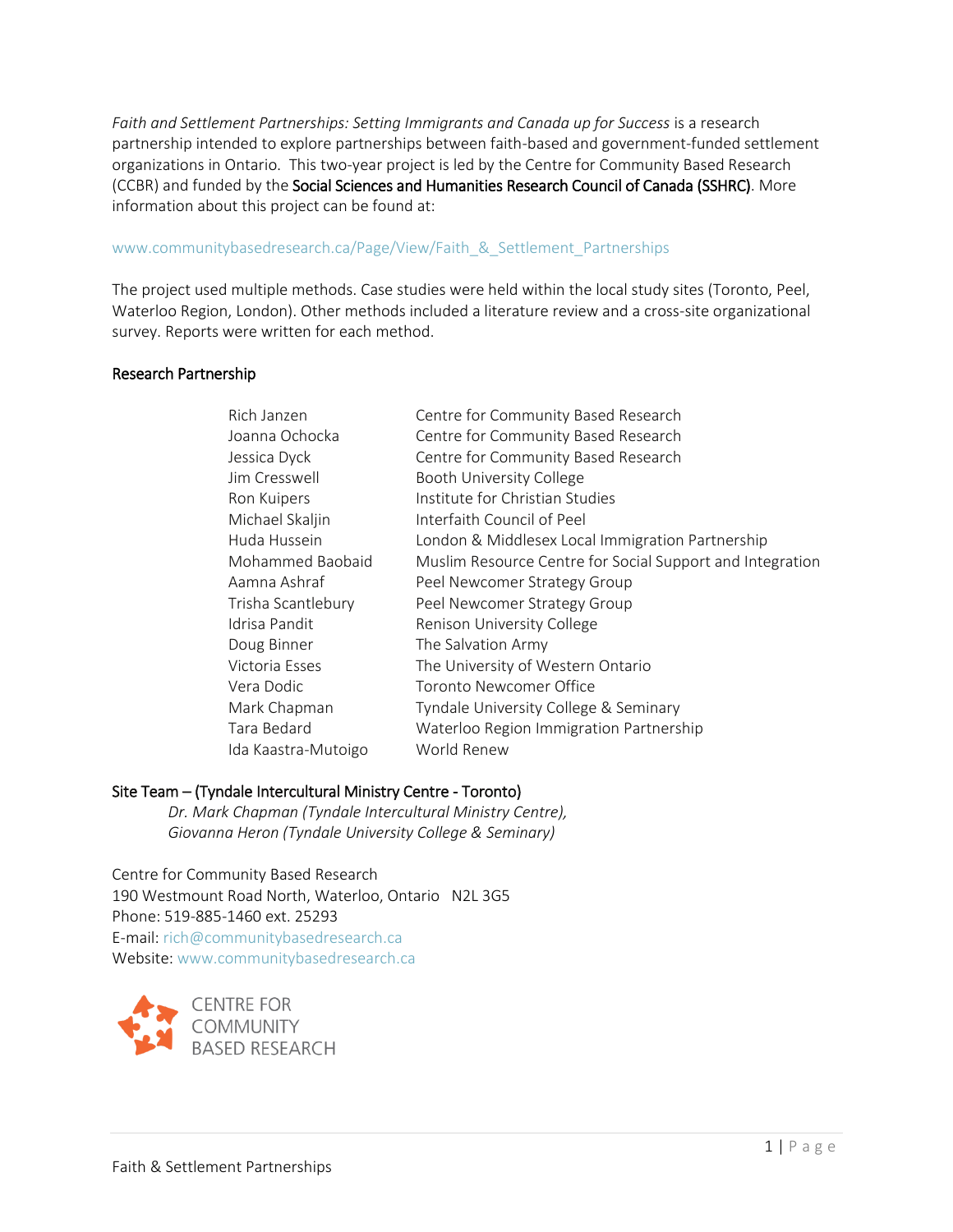# Table of Contents

| (1)                                                                                                   |  |
|-------------------------------------------------------------------------------------------------------|--|
| (2) What underlying motivations, values, and aspirations inform these opinions? 13                    |  |
| (3) How and to what extent can differences in motivation/values/aspiration be navigated within policy |  |
| Structure: What types of partnerships presently exist and how could they be improved? 14              |  |
| (1) What benefits and challenges have emerged as a result of partnership activities? 15               |  |
| (2) What types of partnership activities seem particularly promising? Why? 16                         |  |
| (3) What service gaps could faith/settlement partnerships be most effective in addressing? 17         |  |
|                                                                                                       |  |
| (1) What roles could faith and settlement leaders each play in partnership building?  19              |  |
| (2) How could collaborative program planning and policy development be encouraged? 20                 |  |
| (3) What training and professional development activities could be developed or shared? 21            |  |
| (4) How could partnerships that support immigrants of faith be best evaluated?21                      |  |
|                                                                                                       |  |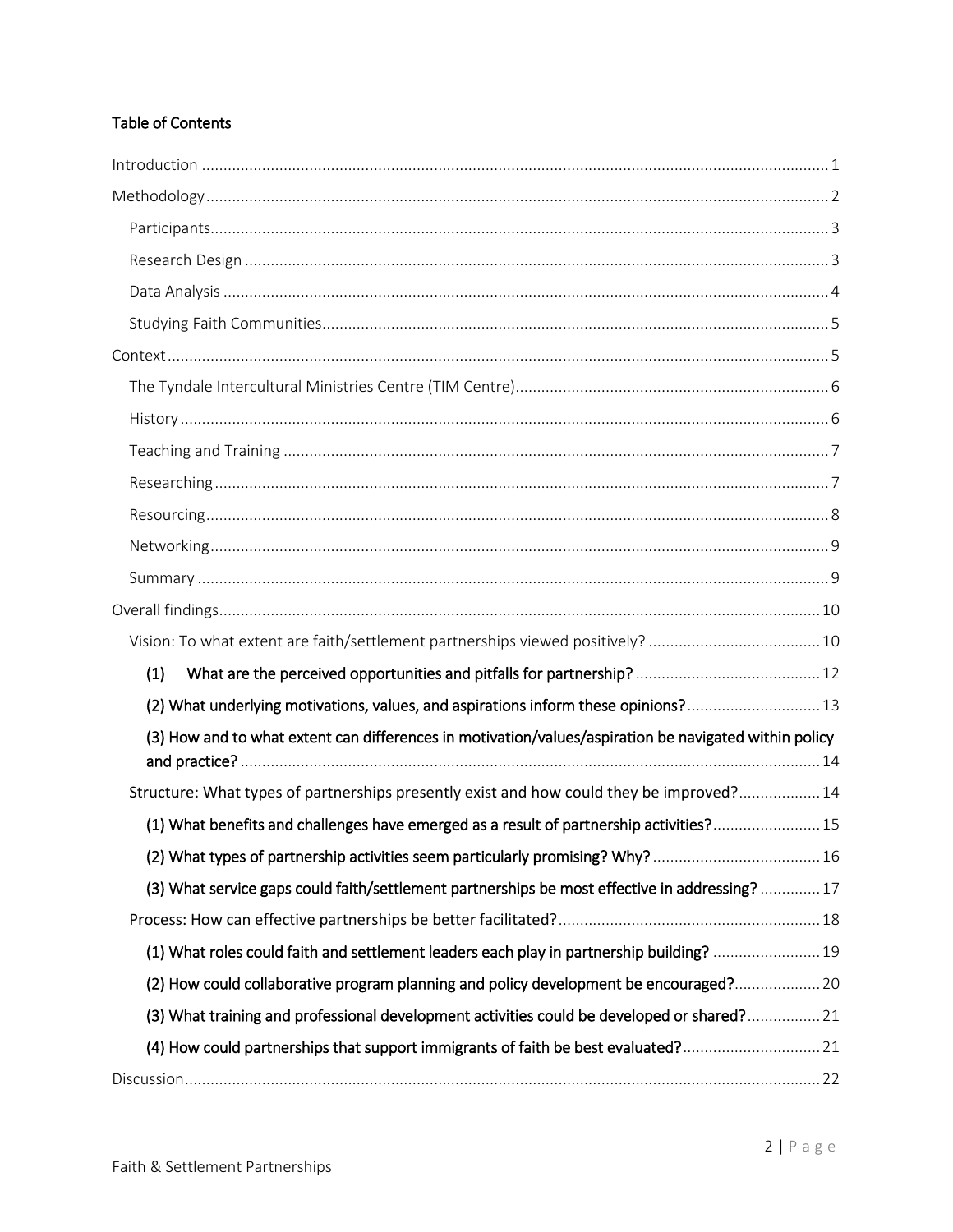<span id="page-3-0"></span>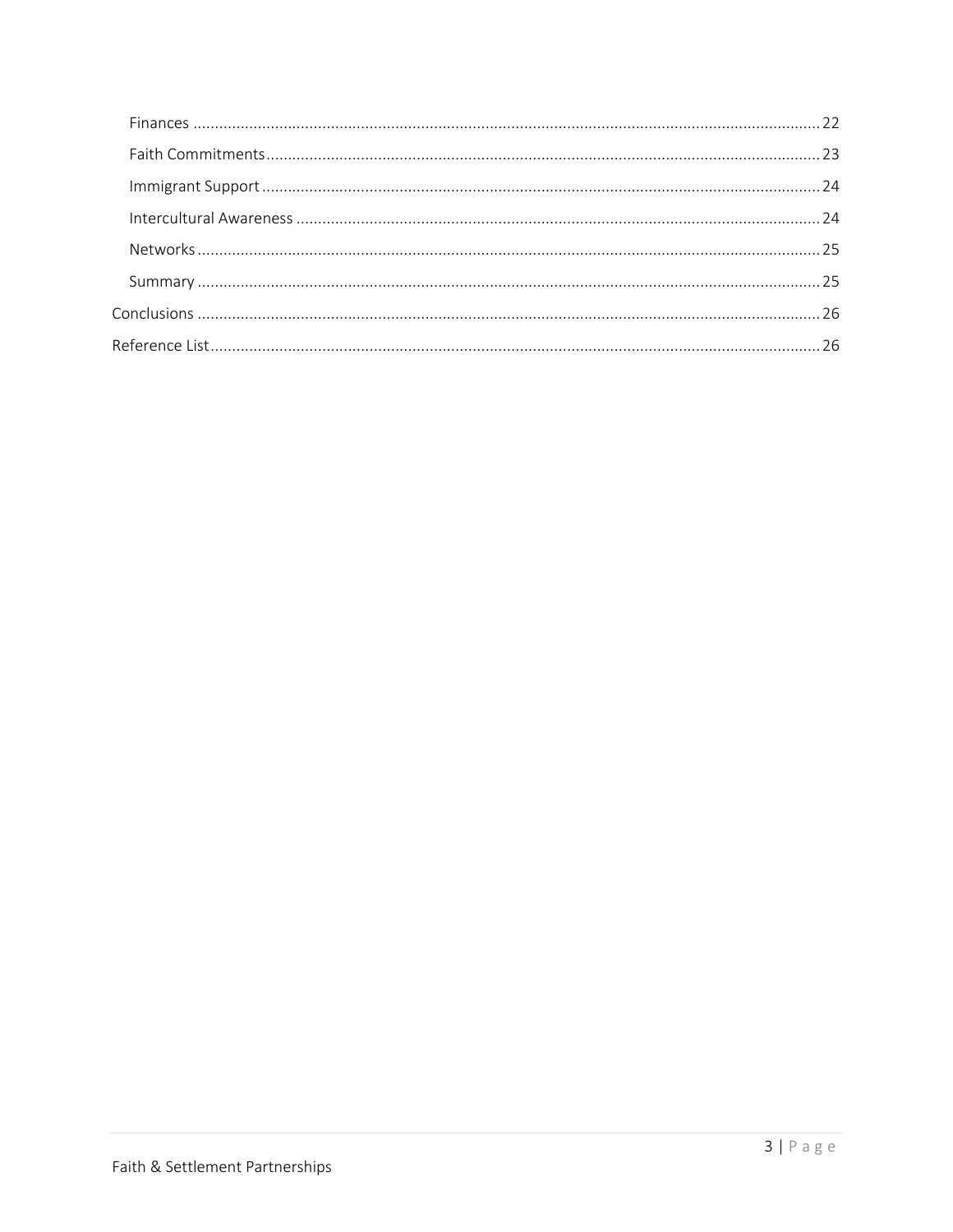# Introduction

The purpose of the Faith and Settlement Partnerships project is to collaboratively study partnerships among faith-based and government-funded settlement organizations. This was done to determine how these partnerships can better lead to positive settlement outcomes for newcomers, and ultimately benefit Canadian society. Using a social systems framework, the project answers three main questions:

1. To what extent are faith/settlement partnerships viewed positively? (vision)

2. What types of partnerships presently exist and how could they be improved? (structures)

3. How can effective partnerships be better facilitated? (processes)

The project included an online survey and a variety of case studies. This case study looks at the role of TIM Centre) in facilitating engagement with the government-funded settlement sector among its associates and partners. This project looks at two aspects of TIM Centre's relationship with the government-funded settlement sector.<sup>1</sup> First, it explores the role of TIM Centre in facilitating relationships with the settlement sector (e.g., Peoples, East Toronto). Second, it studies TIM Centre as a resourcing and networking organization that provides a third-party contribution to faith community / settlement sector relationships (e.g., role of UReach Toronto). The objective is to capture the complexity of TIM Centre's role in developing relationships between faith communities and the settlement sector and how those relationships have, as the research proposal explains, led to "positive settlement outcomes for newcomers and ultimately benefit Canadian society." In particular, the aim of this selfstudy is to improve TIM Centre's ability to help its partners develop partnerships with each other and with the settlement sector. Questions that were explored include:

■ What resources are available?

 $\overline{\phantom{a}}$ 

 $1$  All references to the settlement sector, unless otherwise noted, are to the government-funded settlement sector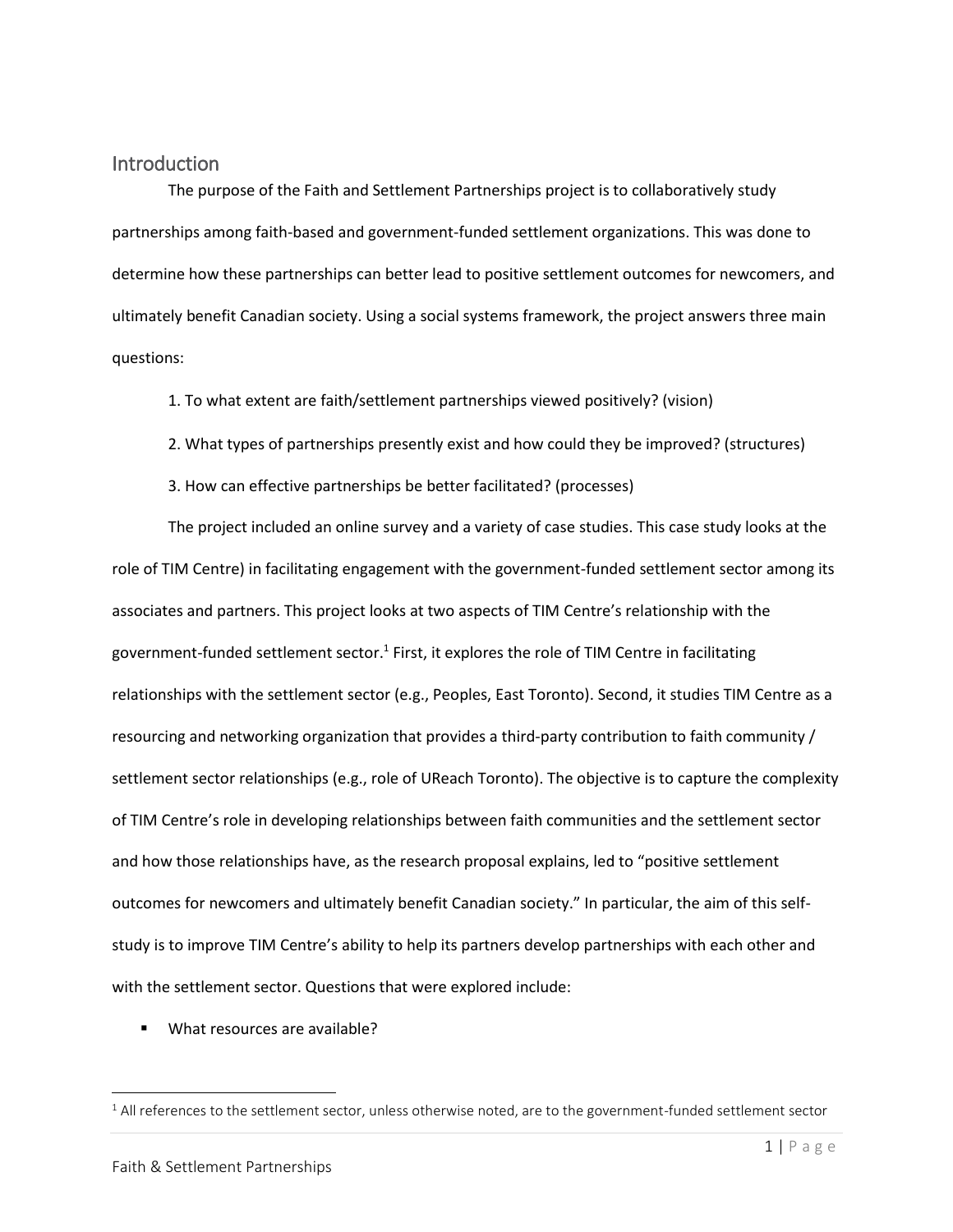- What compromises, if any, are necessary to obtain those resources?
- What types of relationships does TIM Centre have with organizations that partner with the settlement sector?
- What is the process of developing a partnership with the settlement sector and how can TIM Centre facilitate that?

This case study found that tTIM Centre has little direct contact with the government-funded settlement sector. However, its partners and the people it serves have regular and frequent contact with the government-funded settlement sector. TIM Centre sees its role in the relationship as that of bridging the gap between individuals and groups to increase awareness of each other and to improve knowledge of services for its constituents. It has no plans to become directly involved with the government-funded settlement sector but plans to more intentionally connect faith groups with common needs together, to provide more and clearer information about settlement services on its UReach Toronto website, and to be more intentional about addressing settlement concerns as it works with new Canadians. However, another clear theme was a self-consciousness that TIM Centre's emphasis on Christian mission was not shared and sometimes incompatible with government-funded settlement sector interests. There was a concern to identify ways of cooperating that were of mutual interest but did not transgress either group's objectives.

After a brief survey of methodology, this report describes the history and work of TIM Centre as a background to responding to the study's main research questions. It then discusses five themes that arise of out that research. The conclusion summarizes what has been learned and responds to the specific case study questions introduced above.

# <span id="page-5-0"></span>Methodology

This section identifies the participants in the study, describes the research design, how the data was analyzed, and provides a brief discussion of the challenges of studying faith communities.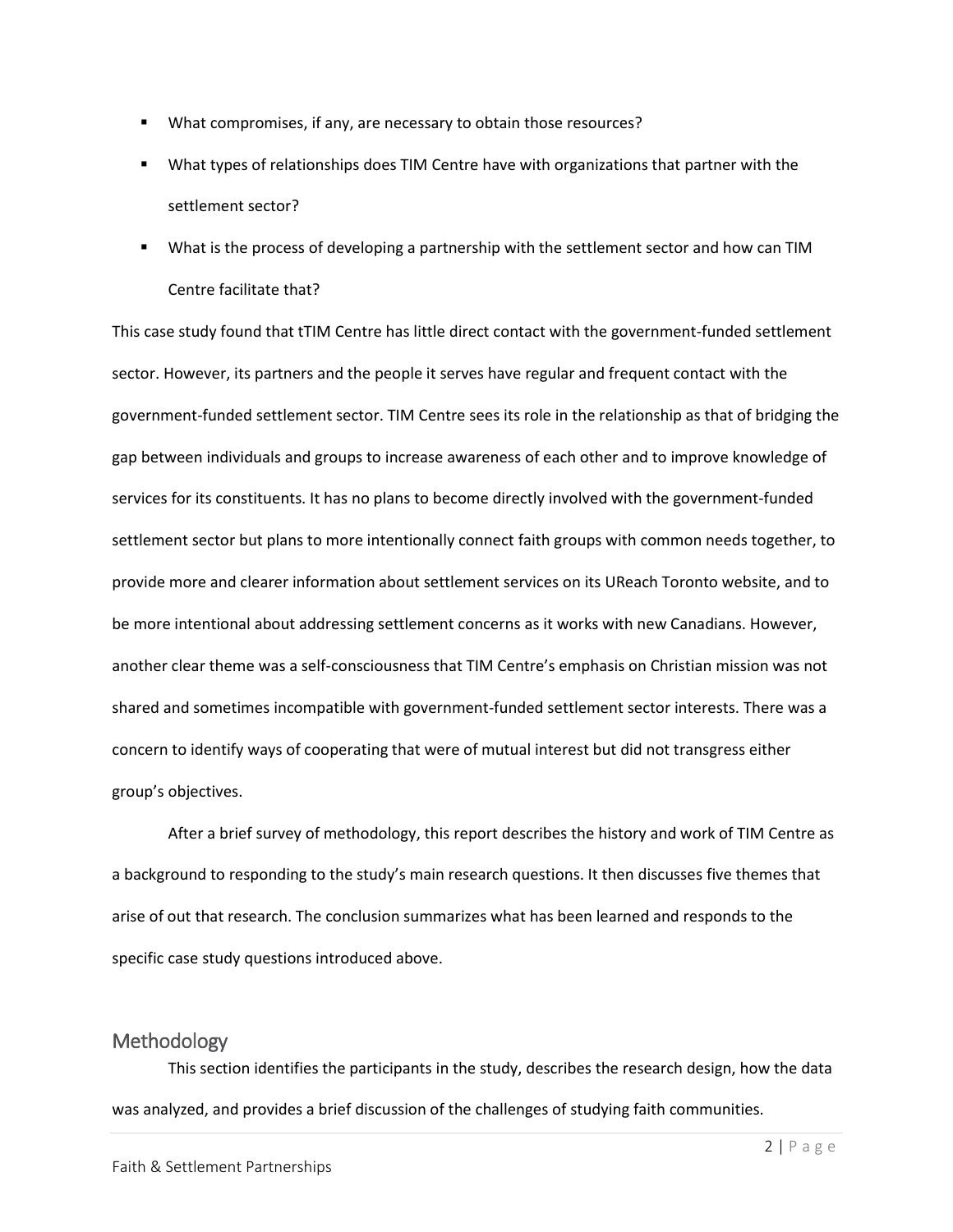#### <span id="page-6-0"></span>**Participants**

This project has two sets of participants: volunteers and employees of TIM Centre, and participants in settlement activities in partner organizations. They are of both genders, over the age of 18, and from multiple cultural and denominational backgrounds. Ethnicities represented include Filipina, Chinese, Irish, and others. They were chosen opportunistically based on their involvement with TIM Centre or one of TIM Centre' partners. Eight participants were interviewed. The relationship with TIM Centre was as employees (2), volunteers (2), a partner, and individuals who have taken TIM Centre offered courses (2). The employees were the director and the assistant director. Six were men and two were women.

#### <span id="page-6-1"></span>Research Design

This case study collected and triangulated data from individual interviews, participant observation, and document review in order to understand the complexity of the case (Stake, 2005). The resulting report uses a narrative format to understand how the case's vision, structures, and processes contribute to its ability to support its partners in their relationship with the settlement sector (Janzen and Wiebe 2011; Patton, 2015). Interview protocols have been adapted from the research of innovative and promising practices within the immigrant settlement sector (conducted by Janzen, Walton-Roberts, and Ochocka 2012).

TIM Centre will be studying itself using a participatory action research process (cf. Coghlan and Brannick 2009). That is, TIM Centre personnel were involved in all aspects of the research design and interpretation of the data (although not all participants were involved in all parts of the research). All of TIM Centre's research projects have as at least part of their goal to produce positive social change for the research participants. Thus, its research is substantially driven by the felt needs of its network. As this project is a self-study it allowed the specific means of data collection to be determined by the natural development of TIM's interaction with its network. This resulted in three distinct data sets: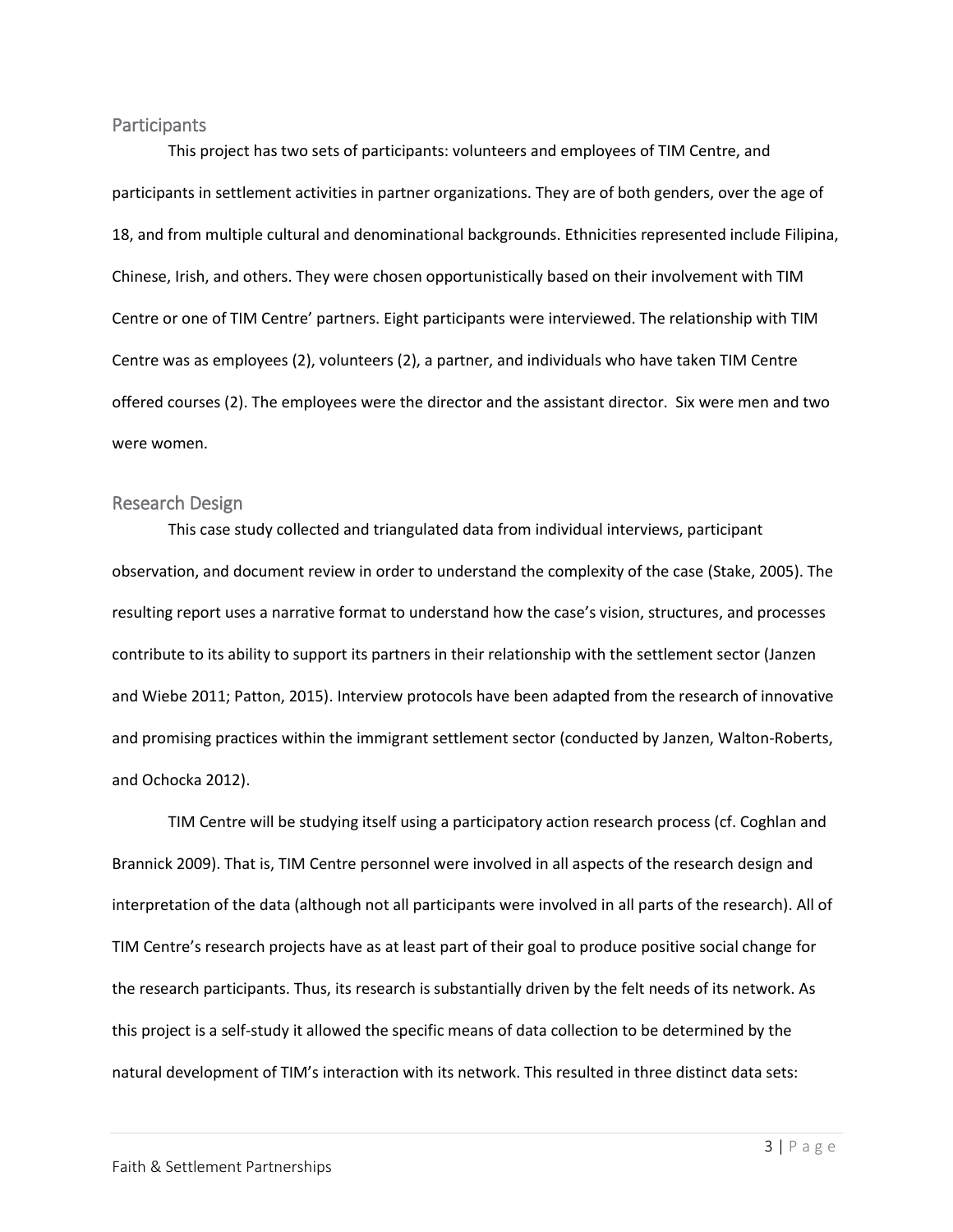document / website analysis, interviews with TIM Centre members, and participant observation. A research assistant was hired to conduct and transcribe the interviews and code the data who was not previously affiliated with TIM Centre.

Document / website analysis demonstrated that there has been little specific attention paid to settlement issues. While TIM Centre did have experiences with the settlement sector during the study period those experiences were not revealed to the researchers in sufficient time to observe them. Thus, most of the data use for this report is derived from the eight interviews and participant observations. In those interviews, TIM Centre personnel were interviewed for their experience of the interaction between TIM Centre, partner organizations and individuals, and the settlement sector. Both paid staff and volunteers were interviewed. The interviews were audio recorded and transcribed. Participantobservation data came from three sources: the experiences of TIM Centre's lead researcher, the observations of the research assistant, and the input of research participants into draft versions of the report.

#### <span id="page-7-0"></span>Data Analysis

All data was converted to text documents which was analyzed deductively using a structural coding approach (Saldana 2015, 97) for evidence of Vision, Structure, and Processes and for TIM's connection to, input in, and awareness of productive partnership between Faith Communities and the Settlement Sector. Attention was paid to the processes that enable TIM Centre to support Faith Community / Settlement Sector partnerships, the networking role of Tyndale, and the strengths and limitations of current structures. The data was also coded inductively using descriptive coding (Saldana 2015, 101) to capture any additional themes relevant to these partnerships and to identify what was and was not working in these partnerships. While descriptive coding tends to be overly general for identifying the more detailed meaning behind statements, it is sufficient to identify repeating themes for subsequent more detailed analysis. This analysis was supplemented with comments provided by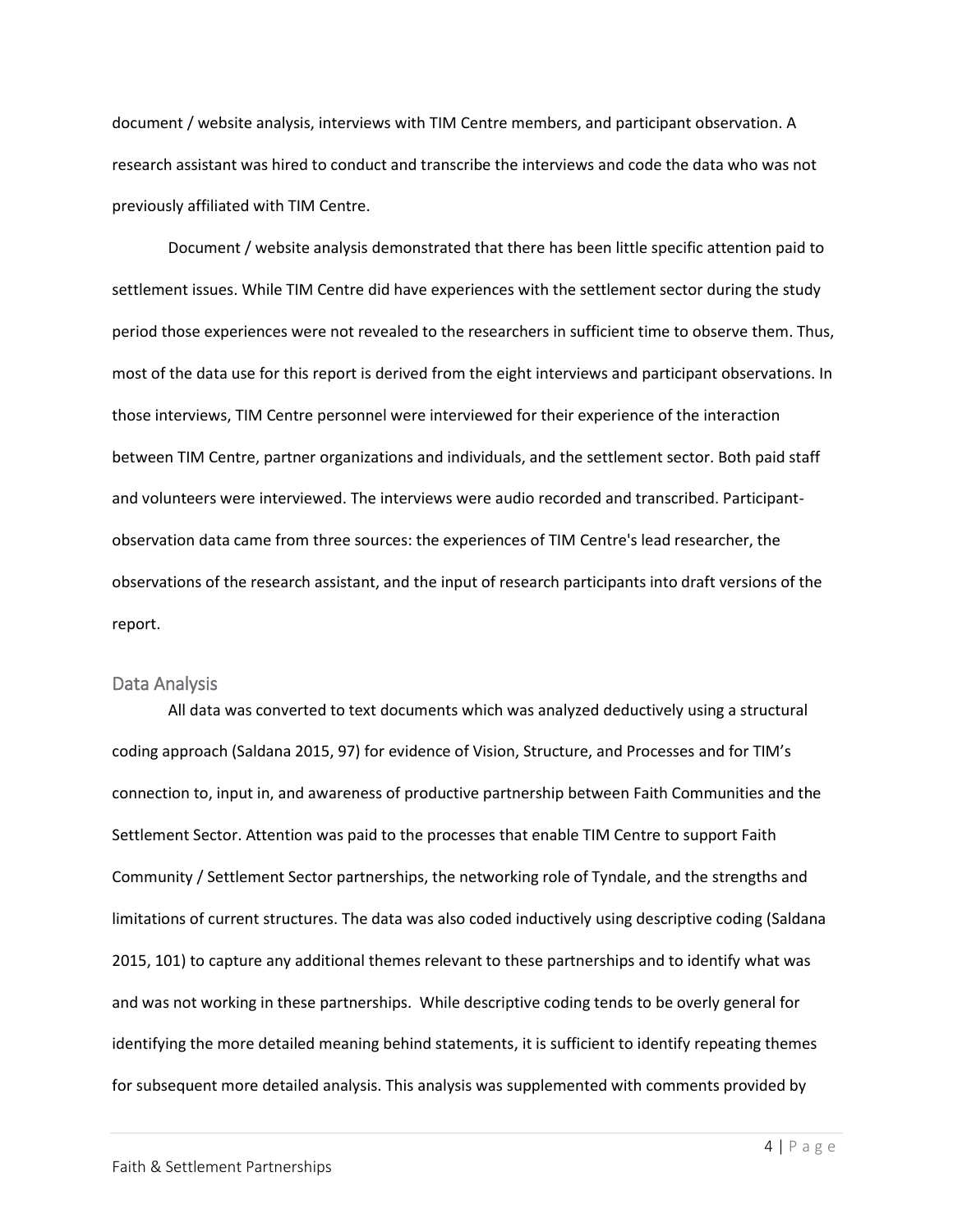research participants on a draft of the report. There were no substantive differences between data derived from the different sources. Research participants provided suggestions for additional details and appropriate interpretation of data.

#### <span id="page-8-0"></span>Studying Faith Communities

The experience of studying TIM Centre highlights one of the challenges of the faith community / settlement sector relationship: this relationship is often led by organizations that are already overstretched in terms of time and resources who are often at least partially staffed by volunteers. In the case of TIM Centre, involvement of the researchers in TIM events was hampered by poor communication, different understandings of the needs of the project, fuzzy relationships with partners, and difficulties scheduling events. Voluntary organizations operate by influence rather than control. TIM Centre participates in events as they are invited. Invitations are rooted in carefully supported network connections. However, TIM Centre itself controls none of the faith community / settlement sector relationships it contributes to and is aware of. As the findings show, this entrepreneurial approach to operating has both advantages and disadvantages for TIM Centre's ability to contribute to faith communities' relationships with the settlement sector. Its entrepreneurial nature makes it hard to study. For example, having no full-time employees can lead to missed opportunities, limited resources and a long time to organize events because it must work through networks of influence rather than authority.

#### <span id="page-8-1"></span>**Context**

TIM Centre does not work directly with government funded settlement agencies. However, it has substantial contact with immigrants and with organizations that do have relationships with the settlement sector. This section describes what TIM Centre does and its relationship with immigrants and organizations that work with immigrants, as context for a discussion of the main research questions.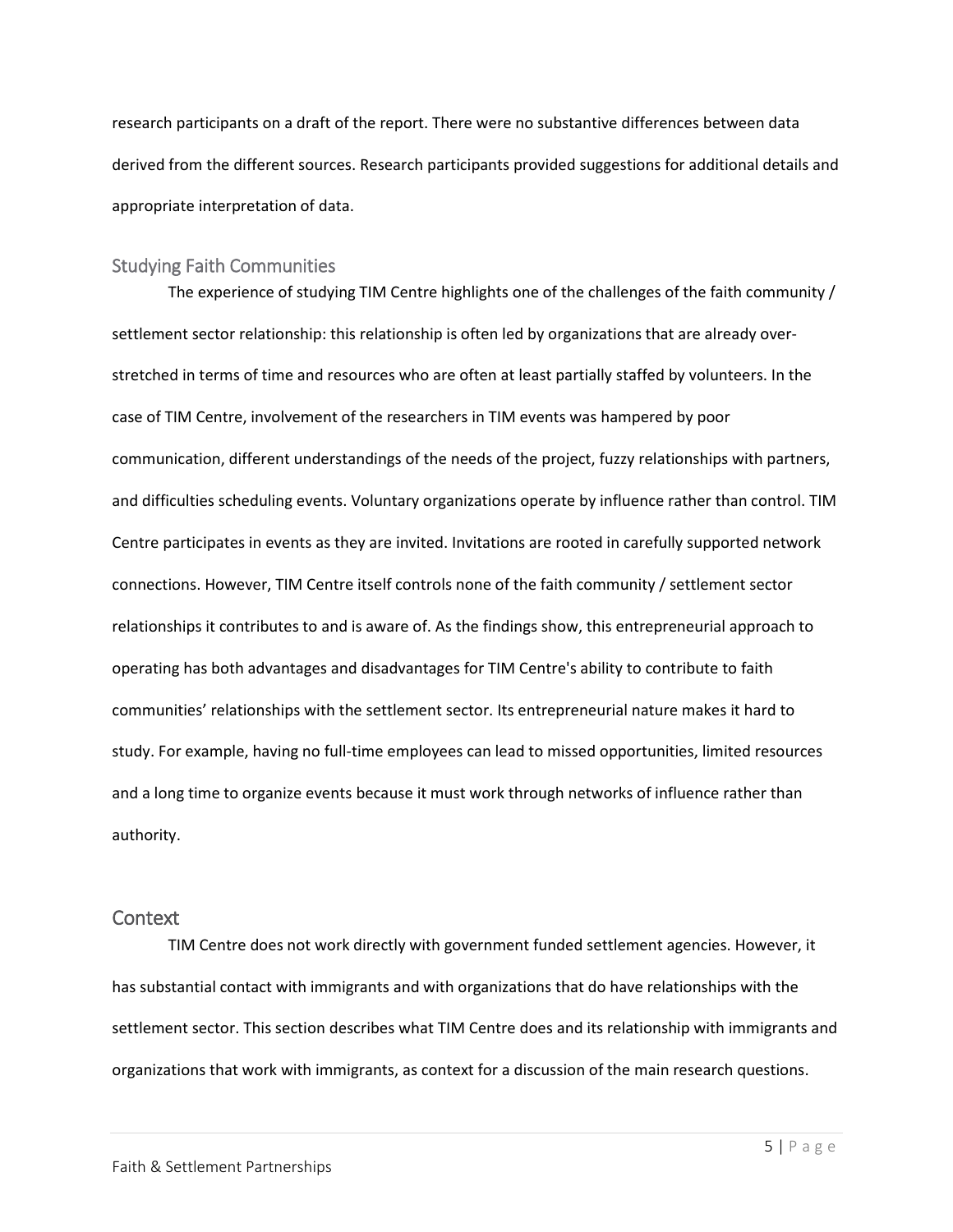#### <span id="page-9-0"></span>Tyndale Intercultural Ministries Centre (TIM Centre)

TIM Centre is an action-oriented centre within Tyndale University College & Seminary that had previously partnered in a study with CCBR and World Vision examining the integration of new immigrants into Canadian congregations (Watson et al. 2011; Janzen, Chapman, and Watson 2012). The mission of TIM Centre is, "to act as a catalyst to mobilize the intercultural Christian faith community towards a more intentional and effective engagement in local and global missions" (Centre 2013). <sup>2</sup> It is actively involved in networking among new Canadian congregations and established denominations, associations and agencies for shared learning, ministry partnerships, and training development. While TIM has had little direct contact with the government funded settlement sector, it has facilitated this contact for its partners and has had input and/or has participated with its partner's relationships with the settlement sector. Its activities have changed over the years but currently focus on four main activities: teaching and training, resourcing, research, and networking. The following discusses the history and activities of TIM Centre that intersect with recent immigrants or with the settlement sector.

#### <span id="page-9-1"></span>**History**

 $\overline{a}$ 

TIM Centre is the oldest of the four centres that make up the Open Learning Centre at Tyndale University College & Seminary in Toronto, ON. The Open Learning Centre is composed of selfsupporting, topic-specific centres that serve the larger community beyond the walls of the school. TIM Centre was started in 1998 to be a catalyst for the Canadian church to engage more effectively in overseas missions. Robert Cousins became the director in 2005 and in 2008, launched the Diaspora Initiative in response to the changing nature of global missions. Representatives of the nations of the world were coming to Toronto and TIM Centre realized that they could become more effective in their

<sup>2</sup> For TIM Centre "missions" refers to evangelizing people who are not Christians. However, that concern is understood to include meeting physical needs and showing care and concern for people. People are not understood instrumentally as subjects for conversion but rather as creations of God worth of love and care.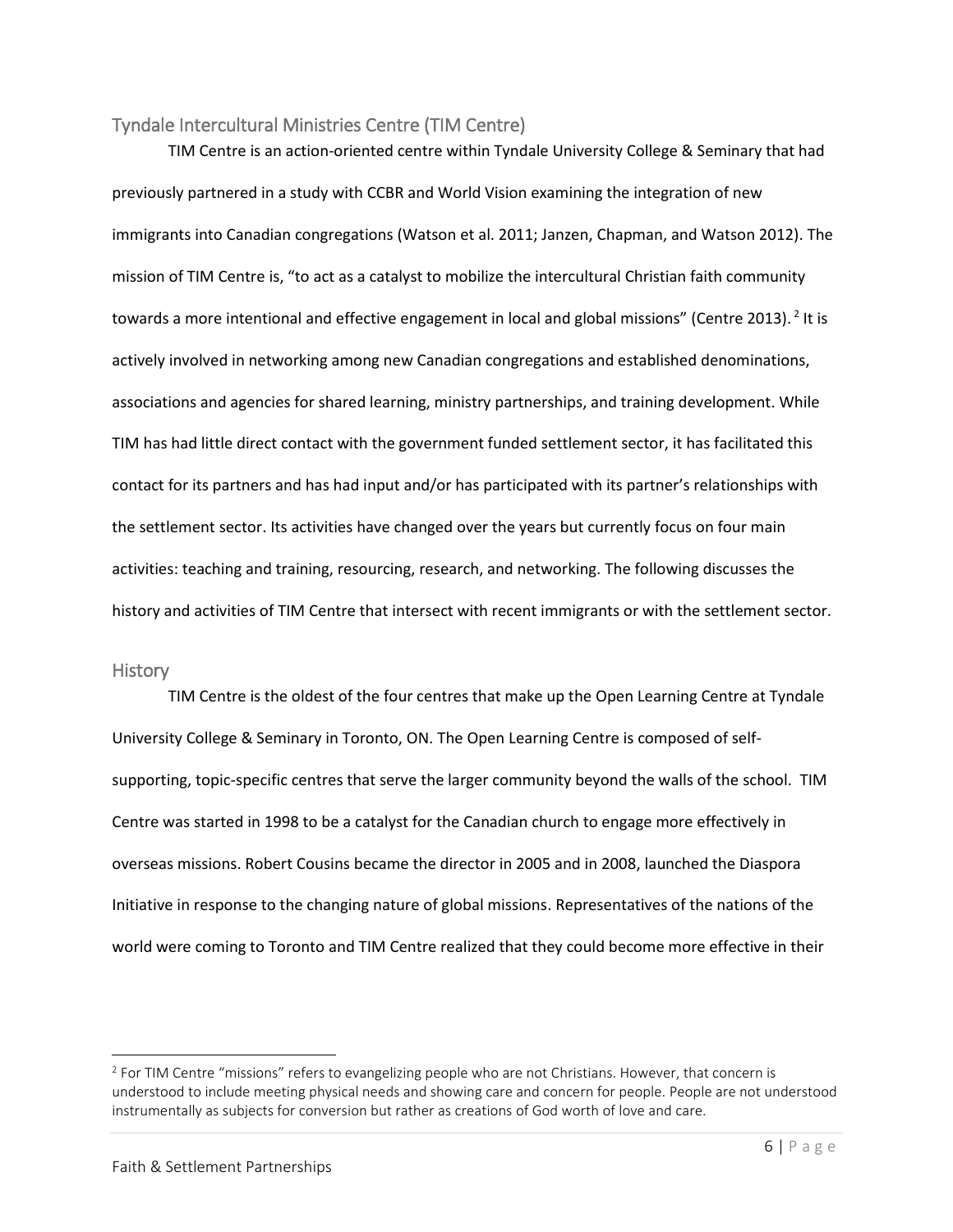aims by equipping the diaspora church to engage in their own ministry activities. <sup>3</sup> This led to TIM Centre's current vision statement, "the church from all nations, bringing Christ to all nations." The idea is that mission is "no longer one directional;" it is from everywhere to everywhere. The following discusses the history and activities of TIM Centre that intersect with recent immigrants or with the settlement sector in light of these four categories.

#### <span id="page-10-0"></span>Teaching and Training

TIM Centre has offered regular seminars and has been involved in ministry training since its inception. In 2010, TIM Centre was approached by a Filipino group doing church planting (and its denominational partner CBOQ) to consider how TIM Centre might provide training for Diaspora leaders. So, in 2010, it launched a not-for-credit diploma in Foundations and International Ministry. This diploma eventually became an on-ramp for formal seminary education with an agreement to accept the completed diploma for some advanced credit. A prior research project had already identified this as a need among TIM constituents (Janzen, Chapman, and Watson 2012). This program has been In operation for over seven years and over 200 people have gone through the training. Of relevance to this project is that many of the individuals taking these courses are recent immigrants or are working in churches that serve recent immigrants. More recently, TIM Centre has been approached by a community group to provide intercultural training for its staff and volunteers.

#### <span id="page-10-1"></span>Researching

 $\overline{\phantom{a}}$ 

Research was not initially one of the foci of TIM Centre's attention. However, in recent years it has played an integral role in collecting information that serves TIM Centre's constituency and informs the actions of TIM Centre. In 2009, TIM Centre, in partnership with World Vision and several other Canadian organizations, conducted a research project looking at how the Canadian church was

 $3$  Ministry activities are anything an individual or organization does to further its goals. This may include evangelism, community development, social support, resource provision, and so on.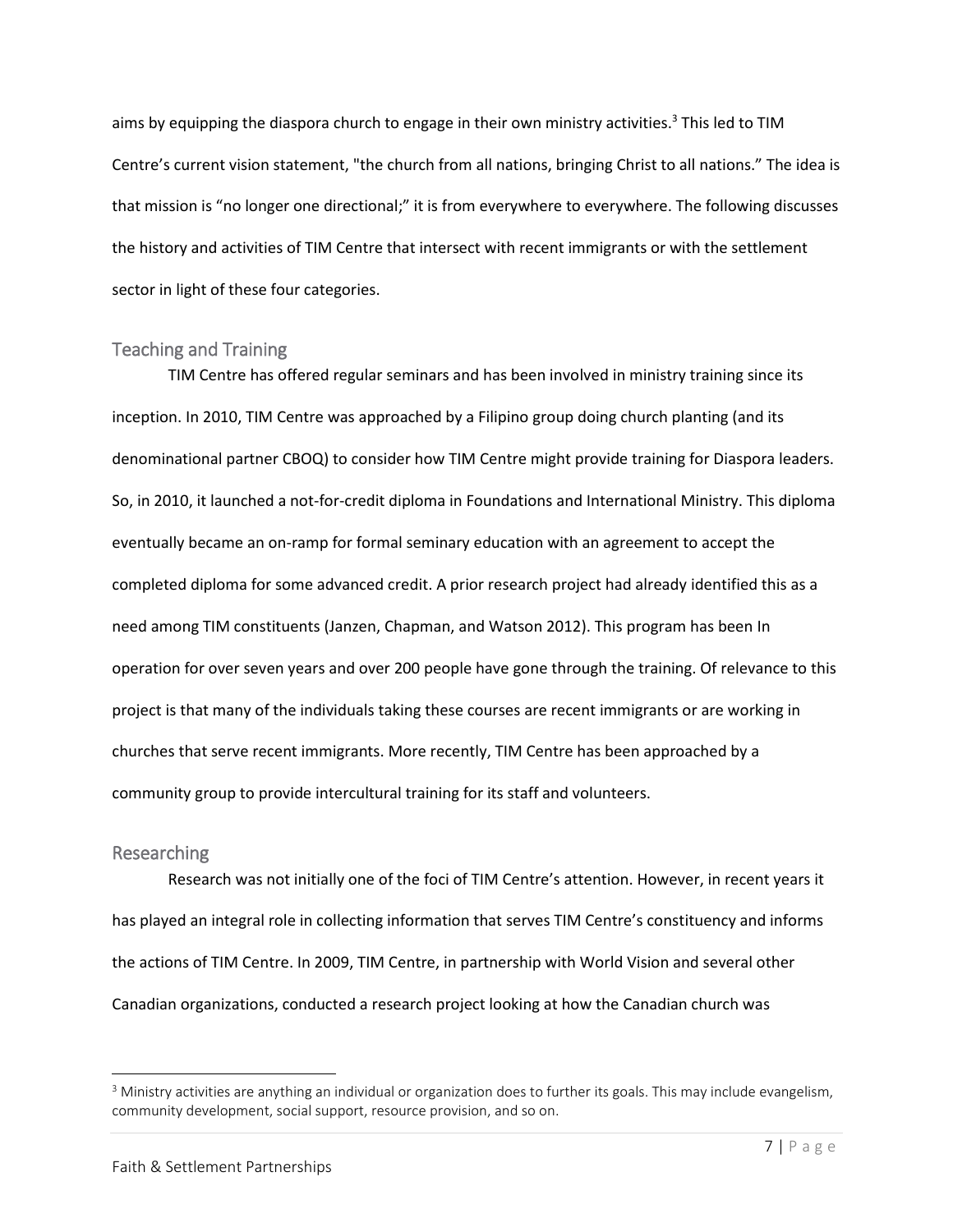welcoming newcomers. That project developed a connection with Kitchener-Waterloo based CCBR. In cooperation with CCBR and their partners, TIM Centre participated in a Social Science and Humanities Research Council of Canada (SHRCC) funded project that explored the role of Canadian churches in the settlement and integration of immigrants into Canada. Out of that project a resource tool called "Finding Your Way" was developed and that was published just at the time when Syrian refugees were being accepted into Canada. That document became a resource for the Salvation Army, the Free Methodist, and other groups as they helped churches respond positively to immigrants.

For the past seven years, TIM Centre has also run a research project that examines and responds to the needs of new Canadians who plant churches. This project has often drawn TIM Centre into conversations and connections about settlement issues. As just one example, when TIM Centre instigated a conversation between denominational leaders and new Canadian church planters, they discovered that their concerns about resources were quite different. Denominational leaders were concerned about assessments and programs while new Canadian Church planters were concerned about housing, jobs, and meeting spaces (Chapman and Watson 2017). As recent immigrants, New Canadian Church planters increased TIM Centre's familiarity with the settlement sector. More recently TIM Centre has received a grant from the Bible League of Canada to offer intercultural training to new Canadian church planters. TIM Centre will research the process and the outcome to provide data on how to serve other new Canadians. This expertise in intercultural competency has led to service opportunities outside of traditional Christian ministry.

#### <span id="page-11-0"></span>**Resourcing**

Training and research are closely related to resourcing, but in addition to these approaches TIM Centre operates a web portal that shares resources with the broader community (UReach Toronto). Some content includes: the changing demographics of the greater Toronto area (GTA), specific people groups in the GTA, resources for immigrants, research reports, how the church can be more effective in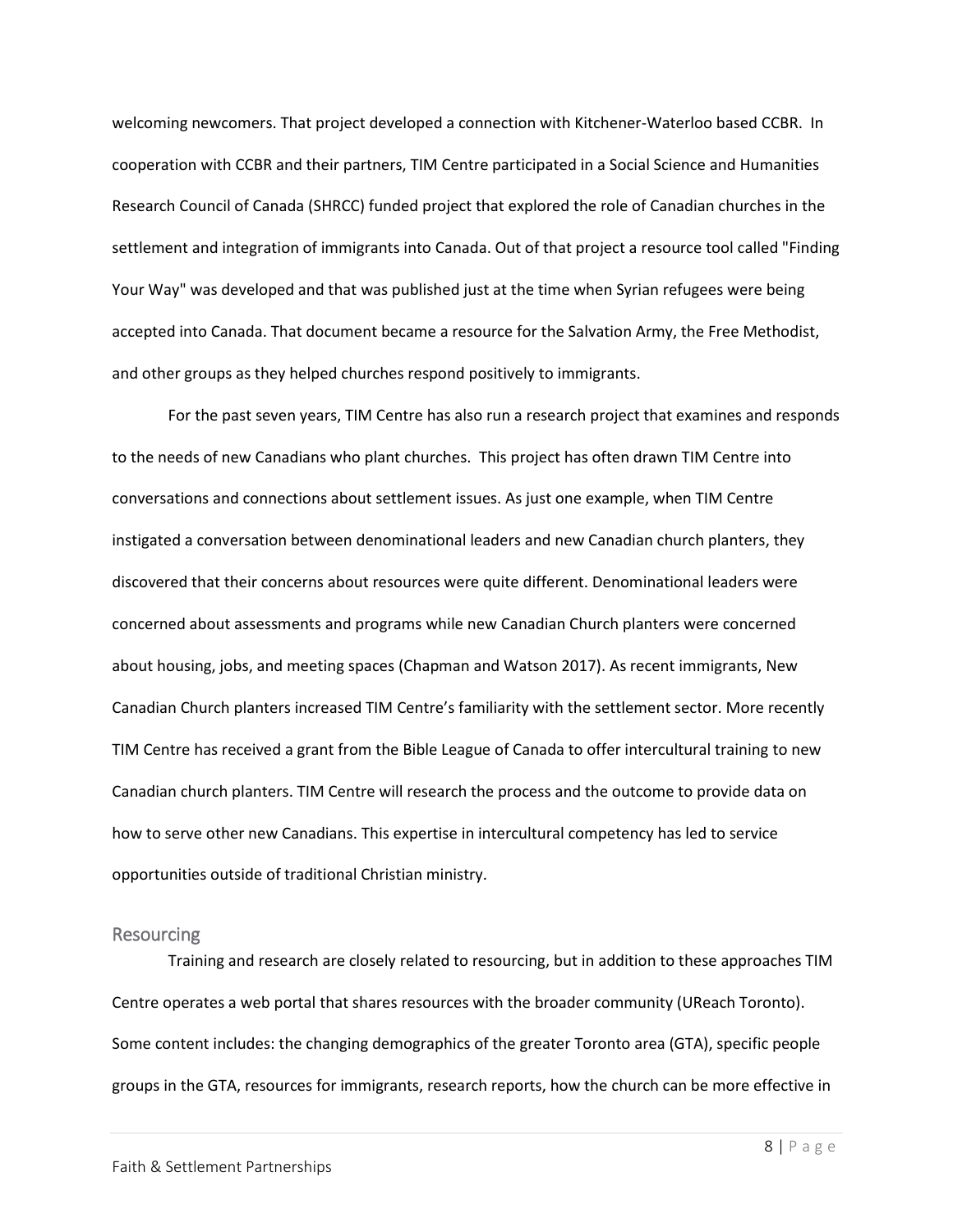ministry to people in the greater Toronto area, and many other resources. The website has been used by church planters, graduate students, immigrant service organizations, and more. TIM Centre often receives calls from organizations and individuals who have found the website and are looking for specific information about a particular immigrant group. TIM Centre also hosts information on the website to make immigrants aware of the resources available to them – including settlement services.

#### <span id="page-12-0"></span>**Networking**

TIM Centre's lifeblood is its networks. All TIM Centre staff spend time cultivating relationships with potential partners, organizations with common interests, and individuals that could be served by TIM Centre's work. For example, one employee who works with new Canadian church planters has a specific mandate to network with "church planters, pastors, leaders of organizations and denominations . . . [to build] relationships and [help] them connect with other groups, whether they be other denominations or other churches." This manifests in the organization of specific events to serve those church planters and feeds into TIM Centre decisions about how to allocate its time and energy. This networking often brings TIM Centre into contact with individuals who have settlement needs or work with those who have these needs.

#### <span id="page-12-1"></span>Summary

TIM Centre is housed in a university college and seminary, but its location encourages it to have an entrepreneurial approach to its activities. It is primarily self-funding and relies on its networks and partners to make opportunities available. It has no full-time employees and even those individuals paid through TIM Centre are often seconded from other organizations. This is an explicit strategy for TIM Centre to be able to operate on a relatively small budget. One recent part-time employee explains, "it kind of develops as it goes along. The feeling that I get is that TIM Centre, it just adjusts as we go along, whatever comes onto our plates. So, we have like a ton of activities coming up because they just came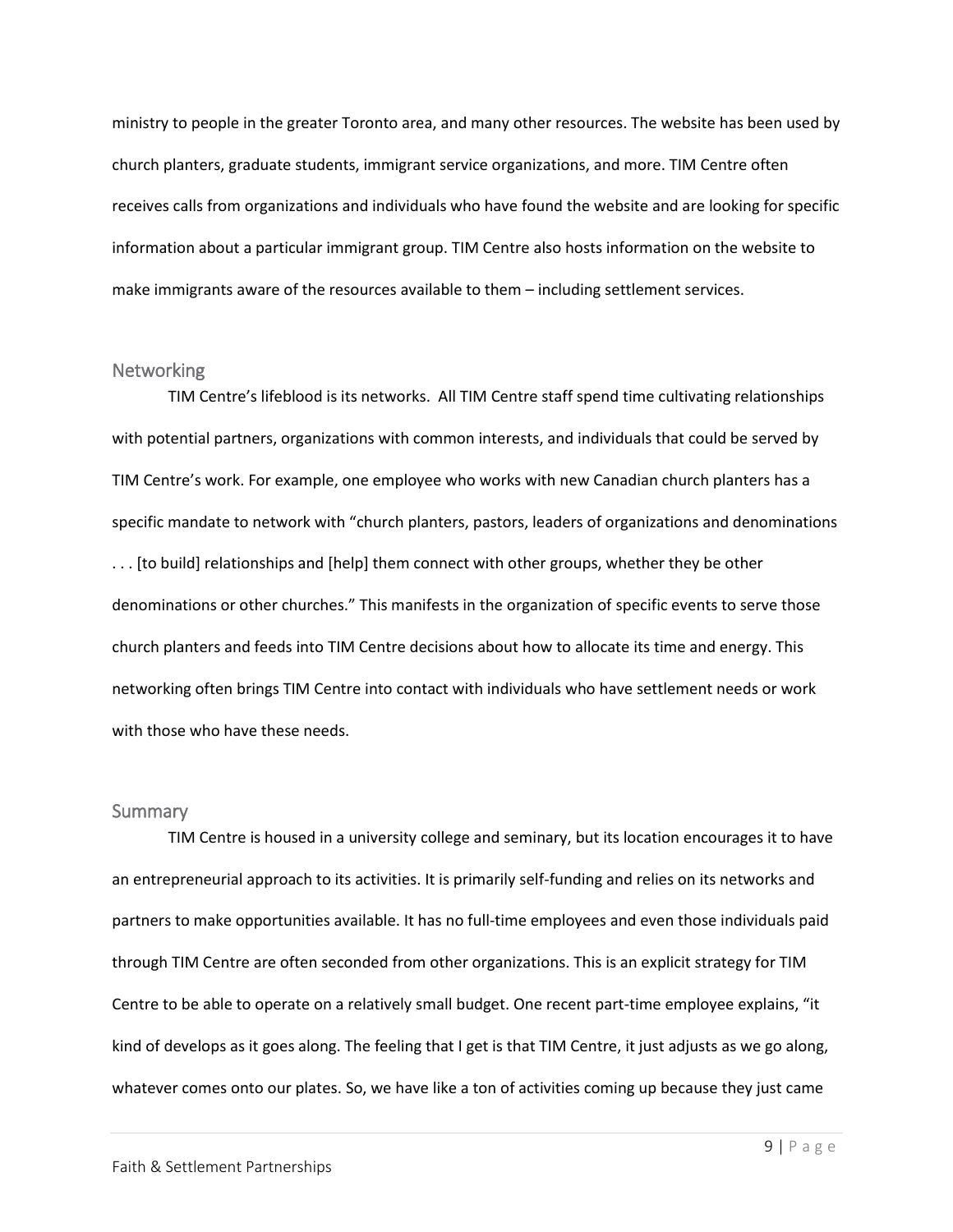out, not because we initiated them at all." It understands itself as a "learning organization" which explains why research has become such an important part of its operation. It was in this way that TIM Centre became involved in issues related to immigration. As it concentrated its work on the diaspora church, the issues it was dealing with increasingly related to issues of immigration. Initially, these were issues like cross-cultural communication and access to resources. Increasingly the people it serves are concerned with settlement issues, like the basics of setting up a Canadian household or the struggles of church leaders to work interculturally as newcomers join already established churches. Thus, all four of its main activities bring it into regular contact with the faith community/settlement sector relationship and are increasing its interest in more engagement with the settlement sector.

# <span id="page-13-0"></span>Overall findings

An overview of the history of TIM shows the overlap between its concerns and those of the settlement sector. This section reports on the findings of the case study using the vision, structure, and process template of the larger research project. It shows that TIM Centre indirectly addresses the faith community/settlement sector relationship in all these areas but that more intentionality could be beneficial in supporting immigrants.

<span id="page-13-1"></span>Vision: To what extent are faith/settlement partnerships viewed positively? TIM Centre is a connector. Partnerships play a key role in its identity and work. Furthermore, its constituents include a large number of recent immigrants. Thus, it is no surprise that it sees faith community / settlement sector partnerships as a good thing. The associate director explains,

we're not front-line working with newcomers, we're not sitting in the community working with somebody who's a new family to a school or whatever it is or sitting in front of somebody who is looking primarily for an English class or whatever it is. But I do think that our role is about bringing the organizations together to work together more effectively.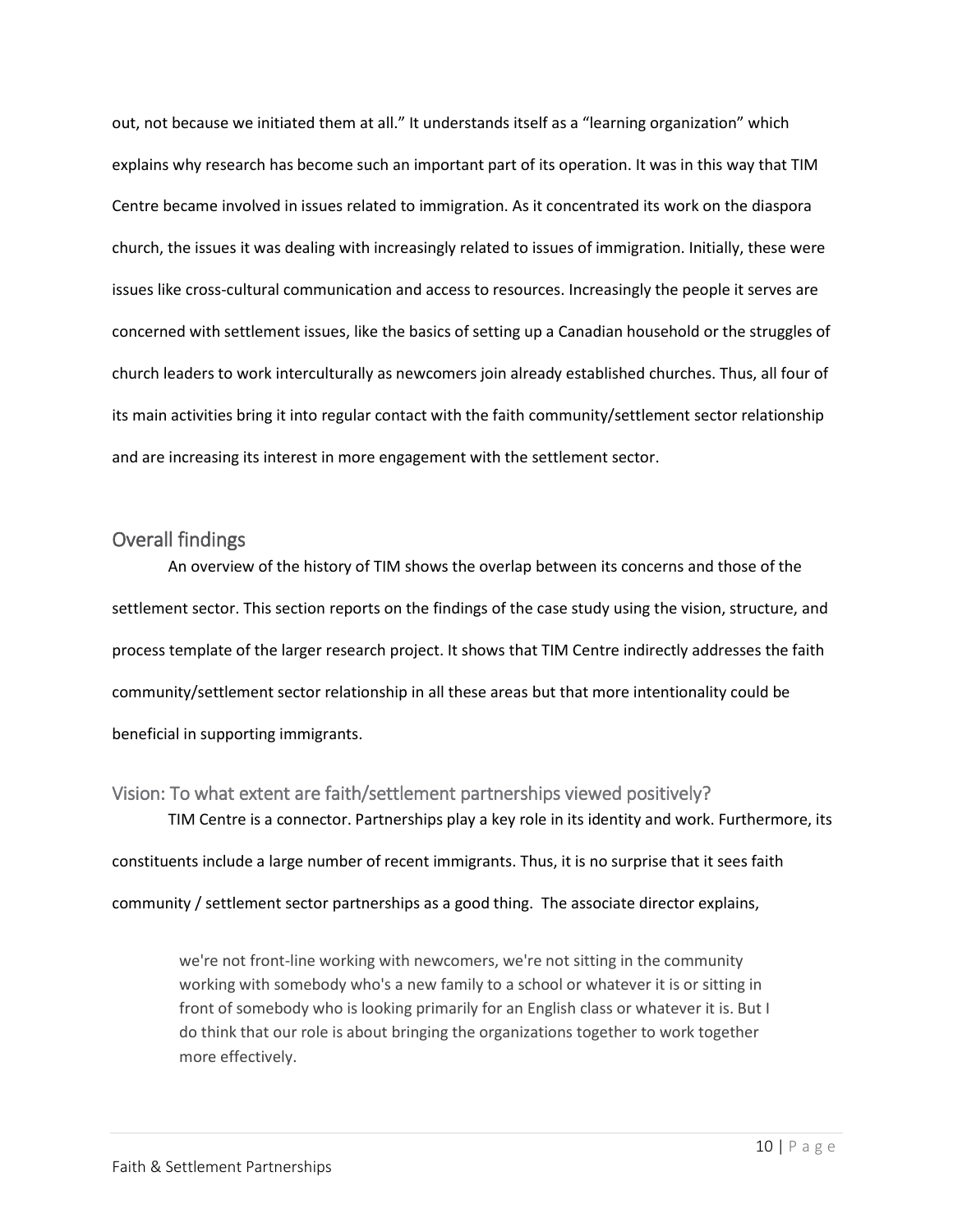# The actions TIM Centre takes are focused on serving their constituents rather than sustaining the organization for the organization's sake. TIM Centre's lead researcher explains,

We try and have research that benefits the participants and give something back to the participants. So, our research is never, we want to come to you and take something from you; our research is always we want to come and work with you to benefit you, and we will just record what happens in the process and give it back to you when we are done.

Thus, the motivation behind TIM's web portal, its diploma programs, and many of the other activities it is involved in is to meet the expressed needs of its partners and constituents.

Furthermore, TIM's motivation is related to the multicultural nature of its GTA context. Its vision to support "the church from all nations, bringing Christ to all nations" requires it to address issues of settlement because so many of the individuals TIM Centre works with are immigrants. However, its particular concerns differ from the settlement sector and from its partners. One interviewee notes that

*We have the same goals in terms of helping immigrants integrate into the community, but I would say our focus is more on immigrants that are involved in intercultural ministry and less on issues like housing and jobs and things like that. Whereas, many of our partners are actually focused on those sort of nitty-gritty issues of helping people find housing and helping them find jobs and helping them get their kids into the schools that are nearby and helping them get English language training and things like that*.

Nonetheless, interviewees report new immigrants coming to them with concerns about meeting primary settlement needs. Some of these are related to government funded settlement concerns (e.g., housing, jobs) but some of these settlement needs are specific to TIM Centre's expertise (e.g., new church planters needing connections with denominations, new immigrants needing a place to meet for church).

TIM Centre views faith community / settlement sector relationships positively but sees itself as a sort of second order facilitator of those relationships. That is, it does not directly connect faith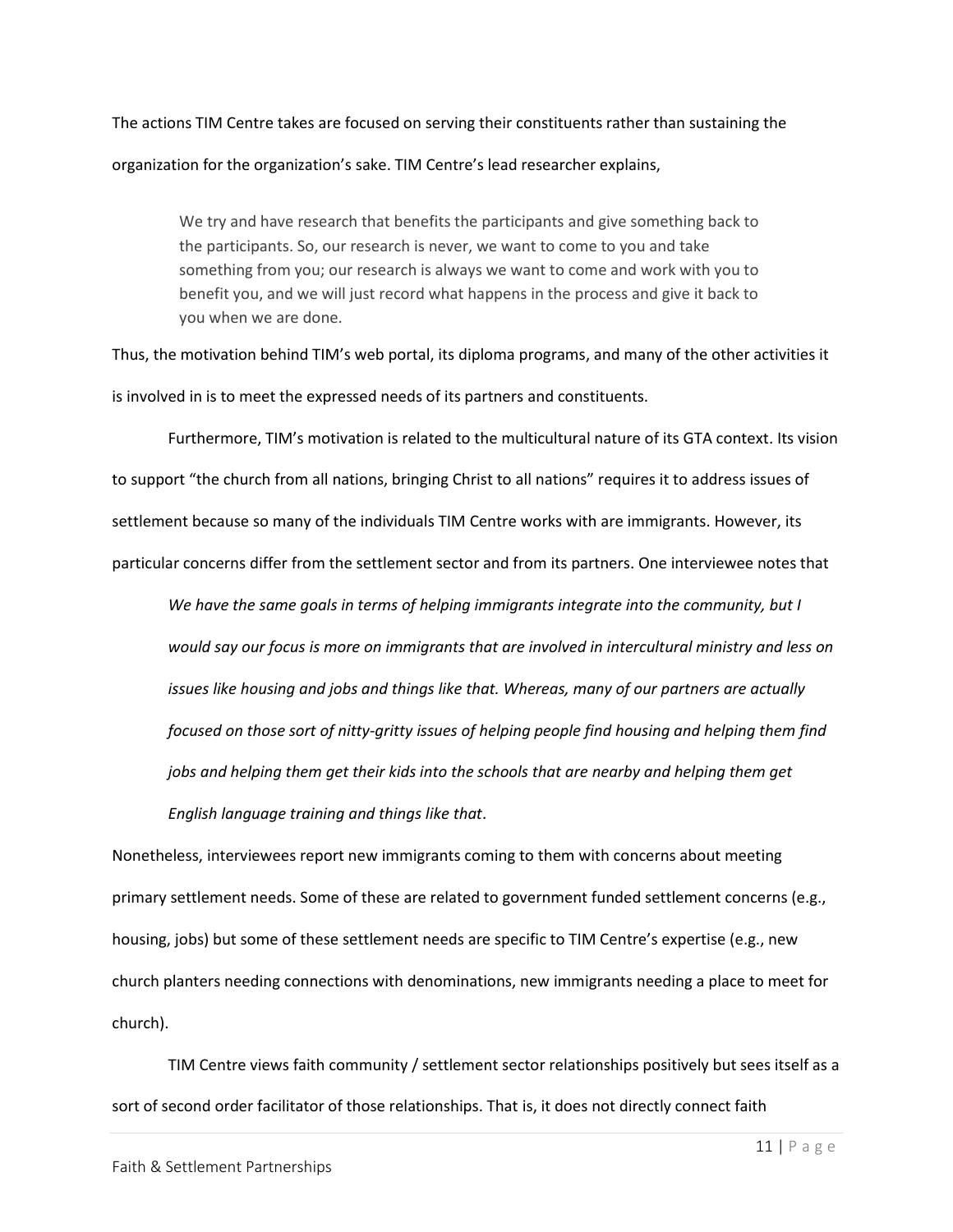communities with the settlement sector, but helps faith communities connect with each other to share resources and knowledge about settlement sector connections and uses its seminars and web portal to disseminate information that will facilitate faith community / settlement sector relationships. It is in these specific areas that it aims to improve its abilities. TIM Center's vision in these partnerships is to act as a catalyst for these relationships. However, it has some uncertainty about how it is perceived by the settlement sector and puts effort into expressing its motivations in a way that can be understood widely without doing harm to its faith-based motivations

#### <span id="page-15-0"></span>(1) What are the perceived opportunities and pitfalls for partnership?

Interviewees identified many different partnership opportunities, but they can be summarized as TIM Centre can serve as a catalyst for partnerships. Some examples included, helping the settlement sector find specific populations of new immigrants, bringing churches and other faith-based organizations with common interest in helping immigrants and having a relationship with the settlement sector together, and improving its public communication of how to navigate the faith / settlement relationship using UReach Toronto and TIM Centre events. Some of these actions would raise awareness and some would involve direct connections between organizations or individuals. Being present brings opportunities, ". . . all of a sudden something will materialize and then because we are at the table as a church, we have kind of earned our way to the table of conversation, now we can be an active part of it" (Assistant Director). TIM Centre brings expertise in relating to new Canadian faith communities that could potentially be of service to settlement sector organizations that are trying to address the needs of the ethnic communities in which these faith groups are already embedded. It is also in dialogue with new Canadians and can bring an awareness of specific needs to settlement work. Finally, it can support the work of settlement by addressing immigrants needs (e.g., the development of church communities) that are outside of the mandate of government funded settlement organizations.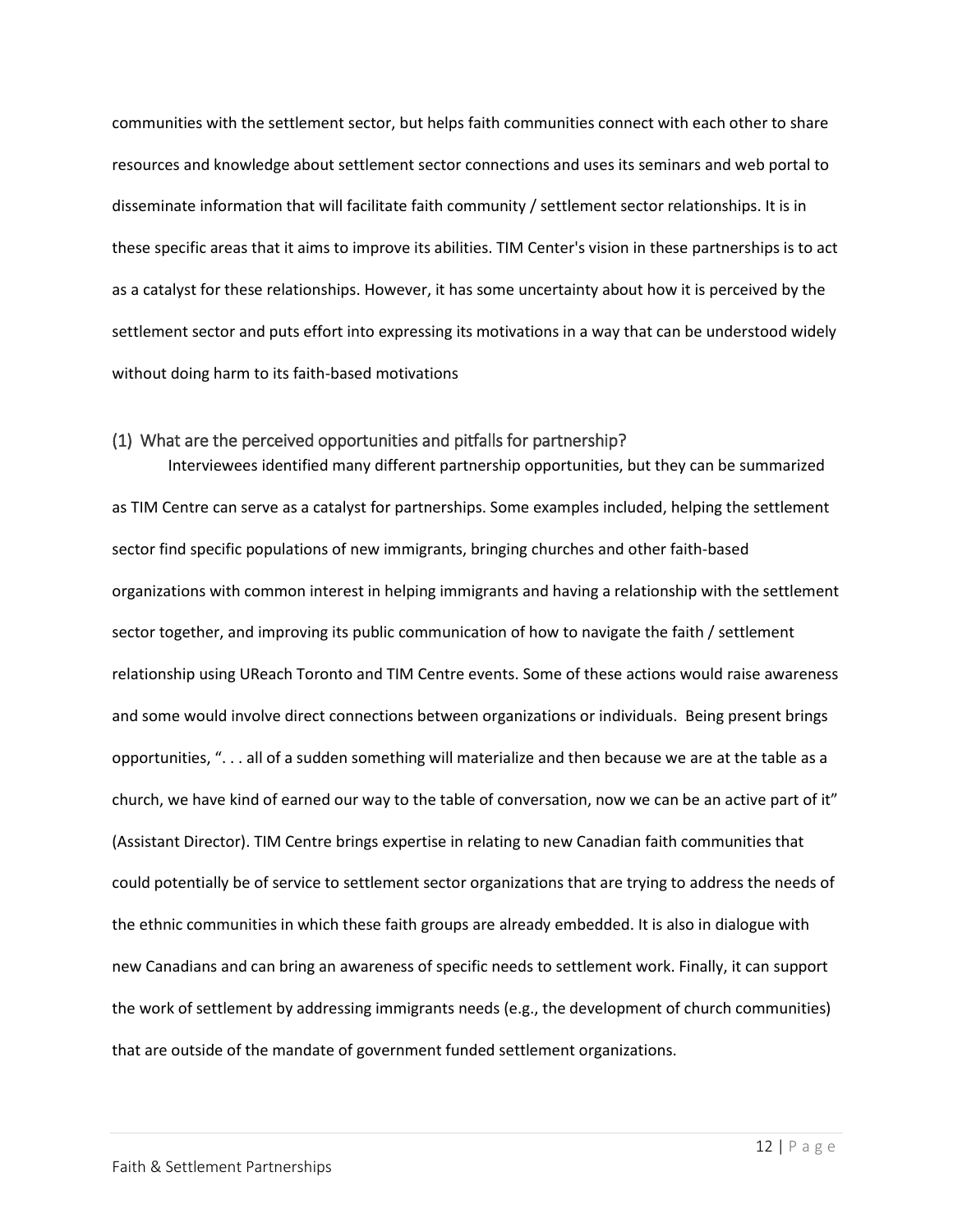TIM Centre is a mission-oriented centre embedded in a private Christian university. A pitfall to a common vision with the government funded settlement sector is the issue of having a specific faith commitment. By necessity, governments must not favour one faith commitment over another or over no faith commitment. Participants had not encountered any conflict between faith communities and the settlement sector, but they were aware that some of their core values could not be shared. Furthermore, they were uncertain what role faith was understood to play in the view of the settlement sector. This is of concern because TIM Centre believes that faith communities play a role in helping immigrants settle in Canada because of their faith, not just because of their social service role.

There is something significant about the faith part, and it is unclear to me in relating to the settlement sector, whether or not churches or church leaders are just kind of expecting to be kind of quiet about it and talk you know kind of in the terminology that I've been using of social supports or whatever. When you know we actually do pray for people, and we actually do believe . . . God has things to offer, and you know awareness of the love of Jesus, guidance of the Holy Spirit, is significant. Beyond just congregations being social entities that help people.

#### <span id="page-16-0"></span>(2) What underlying motivations, values and aspirations inform these opinions?

TIM Centre's motivations are, in part, evangelistic. However, they are evangelistic in a broadbased way rather than in the specific sense of the actual event of an individual switching from faith or no-faith to the Christian faith. In fact, when asked about motivations related to settlement, interviewees primarily mentioned responding to the felt needs of its constituency. One participant explains it this way, "our goal isn't just to develop partnerships here, our goal is to provide resources for our growing immigrant constituency who needs to navigate the complexities of social services and whatnot." That is, TIM Centre facilitates relationship between organizations that need services and those organizations that provide them through its networking, its provision of resource, and its research. Much of the conversation was about the larger service goals of TIM Centre where the settlement sector was only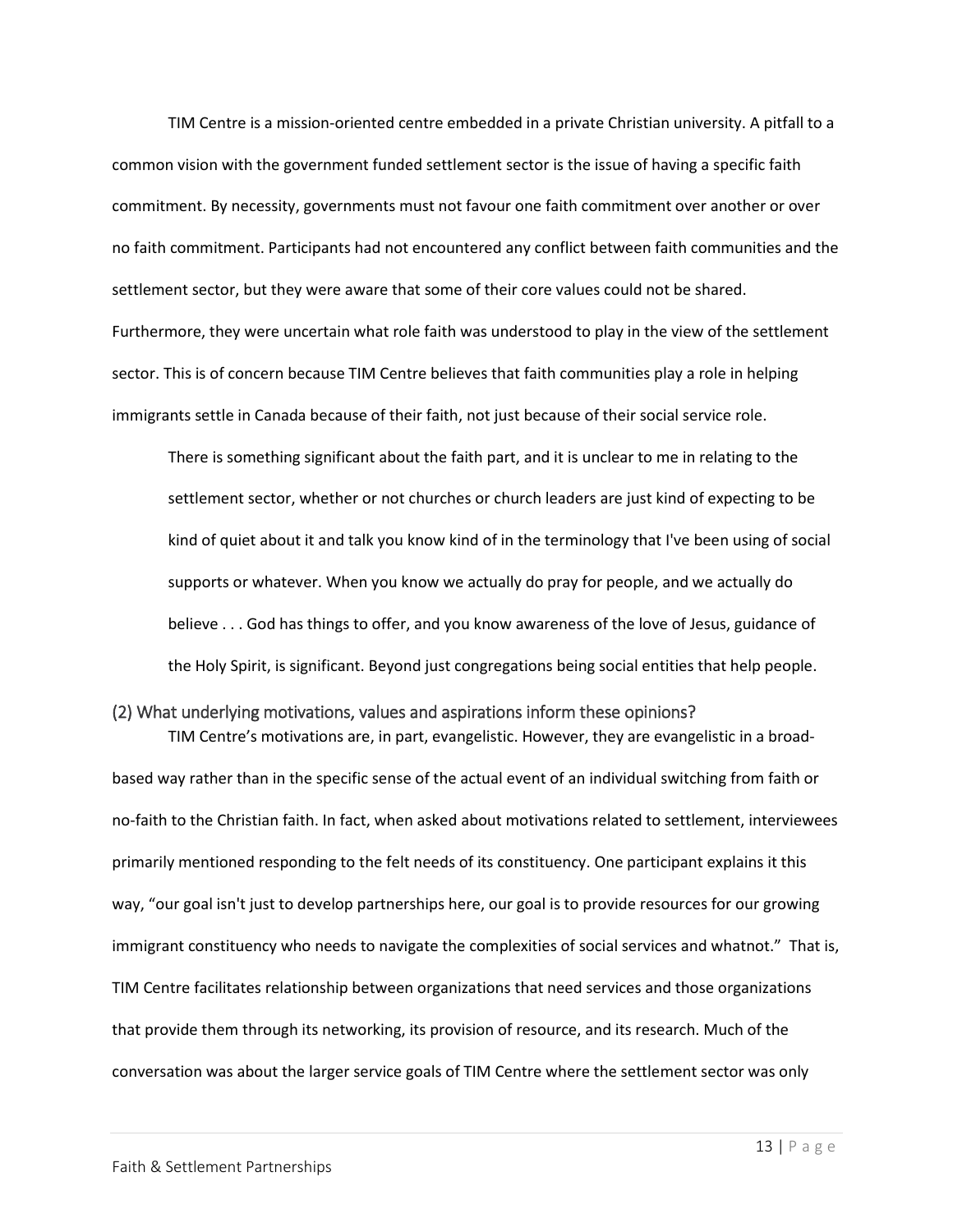part of a larger package of meeting felt needs, "my vision, if we had the funding, would be to get more denominations funding our applied research through UReach Toronto, and have those denominations use it to help their front-line people and these Diaspora peoples to find those resources in order to you know, better integrate and get the resources of the NGOs." This quote both illustrates TIM Centre's concerns and highlights that many of the people it works with are already adherents to the Christian faith. It also highlights that it is its partners that are more likely to be engaged in specific conversionoriented activities.

# <span id="page-17-0"></span>(3) How and to what extent can differences in motivation/values/aspiration be navigated within policy and practice?

TIM Centre does not work directly with the government-funded settlement sector and thus has not had to think through policy and practice related to that relationship. However, TIM Centre is wellaware that its motivations are not the same as the settlement sector but expects its service work can be a point of contact and cooperation (e.g., resources on UReach Toronto, intercultural competency training). TIM Centre is grappling with what relationships with non-faith-based organizations would look like. It sees how such relationships can serve its core interests and believes it can bring value to those organizations. However, it is uncertain how to navigate the relationship, particularly in a service environment where there is some evidence that groups are working together without grappling with the faith commitments of service providers (Bramadat 2014)*.*

# <span id="page-17-1"></span>**Structure: What types of partnerships presently exist and how could they be improved?**

TIM Centre's partnerships come and go according to need and opportunity. It has had partnerships with World Vision, CCBR, Canadian Baptists of Ontario and Quebec, the Salvation Army, and others for research related to questions of churches and immigration. It has also had conversations and short-term connections with organizations that directly address settlement issues, like individual churches and refugee support houses. It currently has a long-term relationship with a large Toronto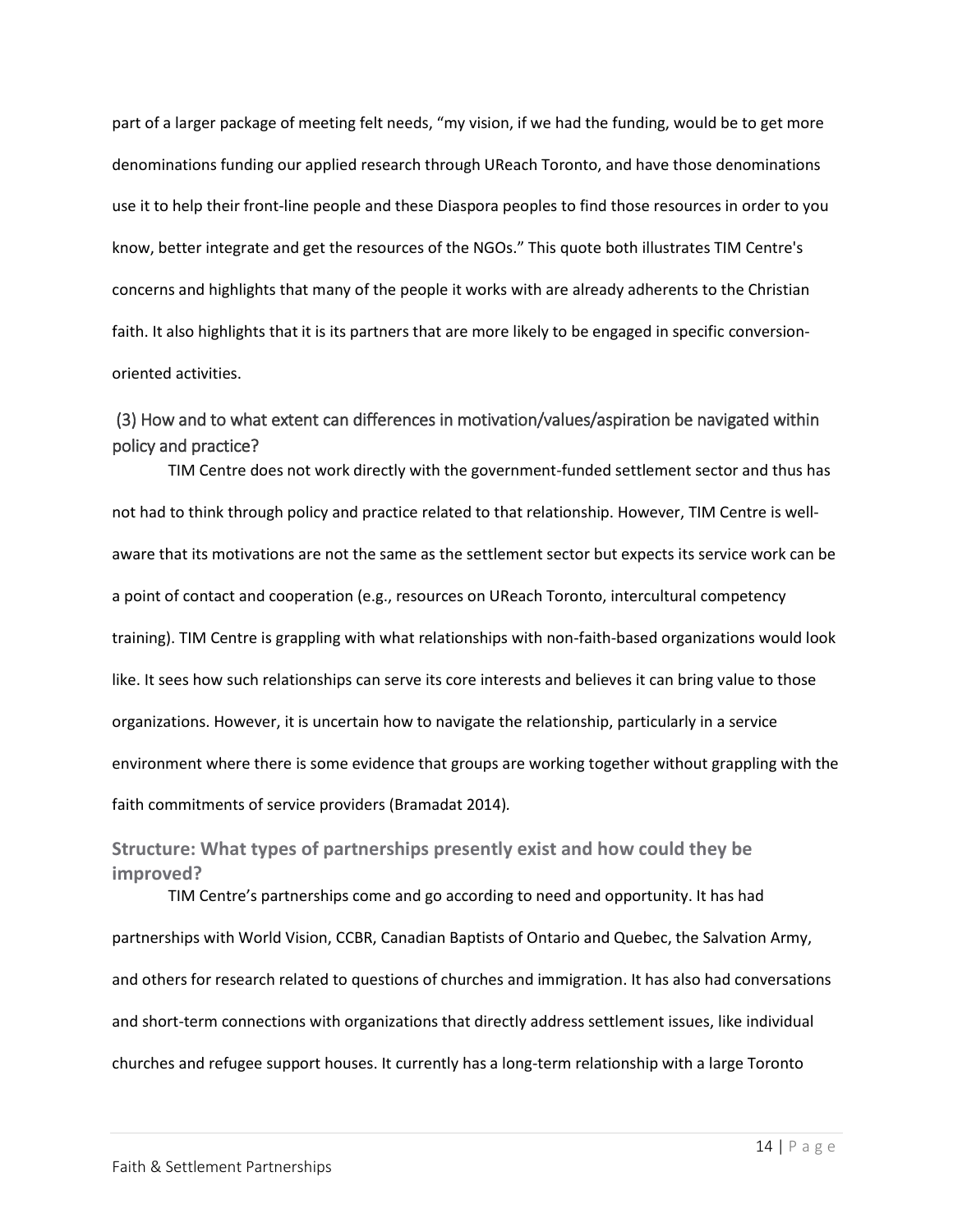church that has specific connections with organizations like the local Mennonite centre, the YMCA, JVS Toronto (an employment centre), and the North Toronto Local Immigration Partnership.

In addition, individual TIM Centre personnel have personal connections with the settlement sector (e.g., the churches they attend are sponsoring refugees, one individual works for the Salvation Army) and sometimes attend local events focused on immigration issues (including ones run by the government-funded settlement sector). TIM Centre's role is to connect people and organizations to these existing partnerships, to bring people together who have similar settlement needs (e.g., new Canadian church planters), and to provide access to resources (e.g., the community profiles on UReach Toronto). Most of TIM Centre's structural connections have been opportunistic or are ad hoc. Nonetheless, its extensive networking allows it to play a particular structural role. It can bring together other people and organizations so that they can develop structural connections to meet the needs of immigrants. This includes both those needs addressed by the government funded settlement sector and the faith and life skill concerns that are sometimes service gaps in meeting newcomer needs.

#### <span id="page-18-0"></span>(1) What benefits and challenges have emerged as a result of partnership activities?

TIM Centre personnel do not easily distinguish between their various activities. Nor do they think of their partnerships in terms of government-funded settlement sector or non-government-funded settlement sector. They do not even distinguish between settlement sector and non-settlement sector partnerships. Rather, they think about meeting the needs of their constituents generally. They engage in issues related to the settlement sector as it meets identified and felt needs. Furthermore, TIM Centre understands churches as being a primary support centre for new immigrants. Some churches already have established systems to welcome, integrate, and support the needs of the people who walk through their doors. TIM supports those churches even as it tries to equip churches without that structural development. While most of those people would be Christians, and recent research indicates that most immigrants to Canada are Christians (Statistics Canada 2013), there are also churches that sponsor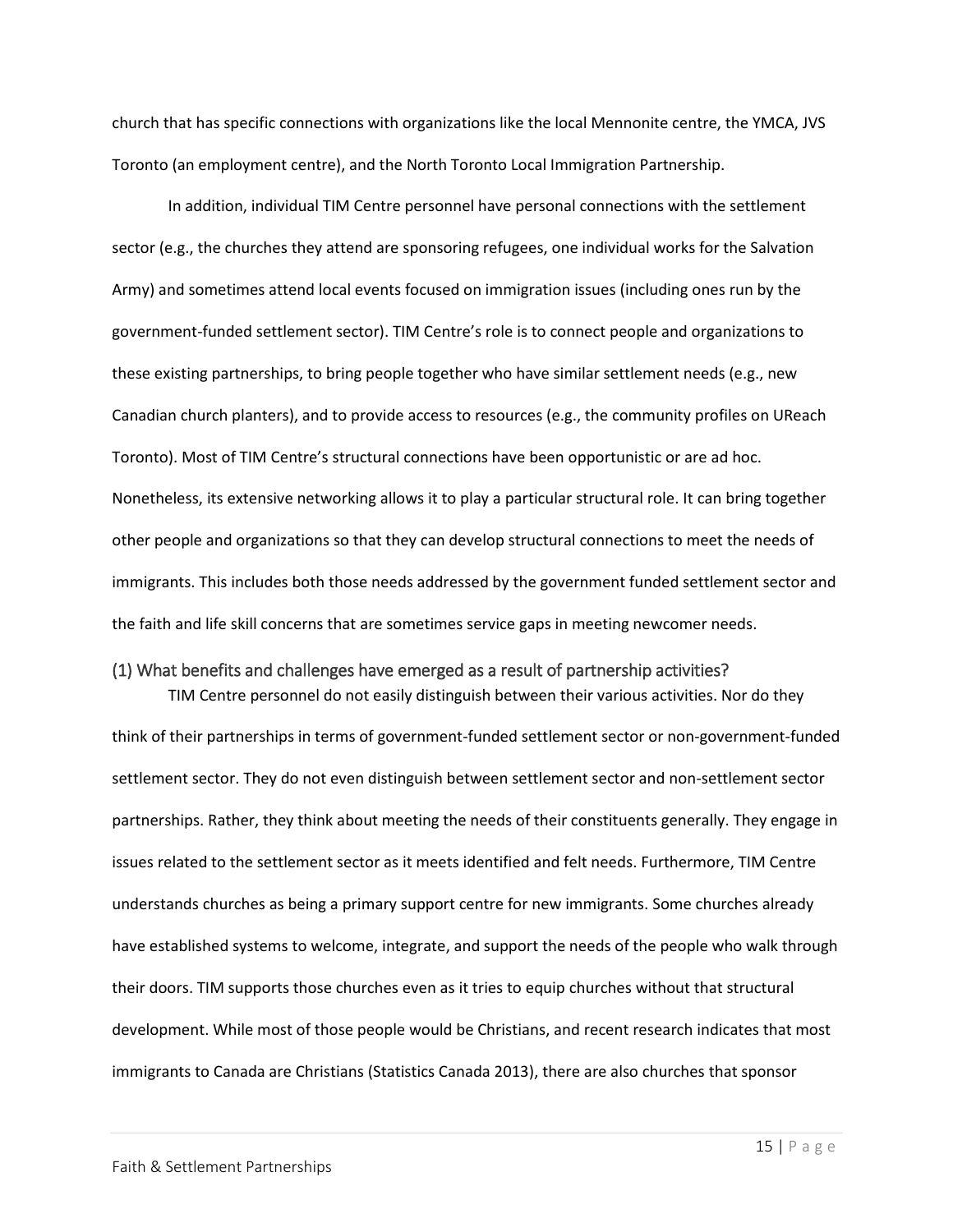refugees from non-Christian religions. As mentioned earlier, it is TIM Centre's partners who have the direct relationships, however, TIM Centre still provides and receives benefits from these relationships. On the providing side, its wide network can help to connect immigrants to a variety of diverse ethnic support systems (e.g., Korean churches that speak Russian, Coptic orthodox churches that provide support services, food banks, ESL programs). On the receiving side, TIM Centre's regular contact with immigrants leads to knowledge of a wide variety of support needs. Awareness of settlement services helps TIM Centre to direct people to services (e.g., gaining permanent residence status, helping family members immigrate).

The challenge of shared vision between faith-based and non-faith-based organizations is also an issue for structural cooperation. However, participants mentioned many other partnership challenges including consistency (e.g., turnover in staff), the transience of immigrants that makes it hard to know which organizations should be involved, access to resources (e.g., both groups have limited resources that do not encompass the breadth of the need), the size and complexity of Toronto, competition between organizations for resources, and the challenge of developing relationships of mutual trust.

#### <span id="page-19-0"></span>(2) What types of partnership activities seem particularly promising? Why?

The partnership activities that TIM Centre finds most promising are related to its core objectives (i.e., training, researching, resourcing, networking) because they feed into its vision of equipping people for intercultural ministry. One example is the development of forums where organizations and individuals can partner on specific settlement needs. Observation of TIM Centre's participation in a Local Immigration Partnership (LIP) run meeting on the faith and the settlement sector highlighted the need for partnerships and the importance of not duplicating efforts in meeting the needs of immigrants and newcomers.

TIM Centre could facilitate some of these networks and relationships in multiple ways. Collaborating with partners is one way that can be done – through connecting people with each other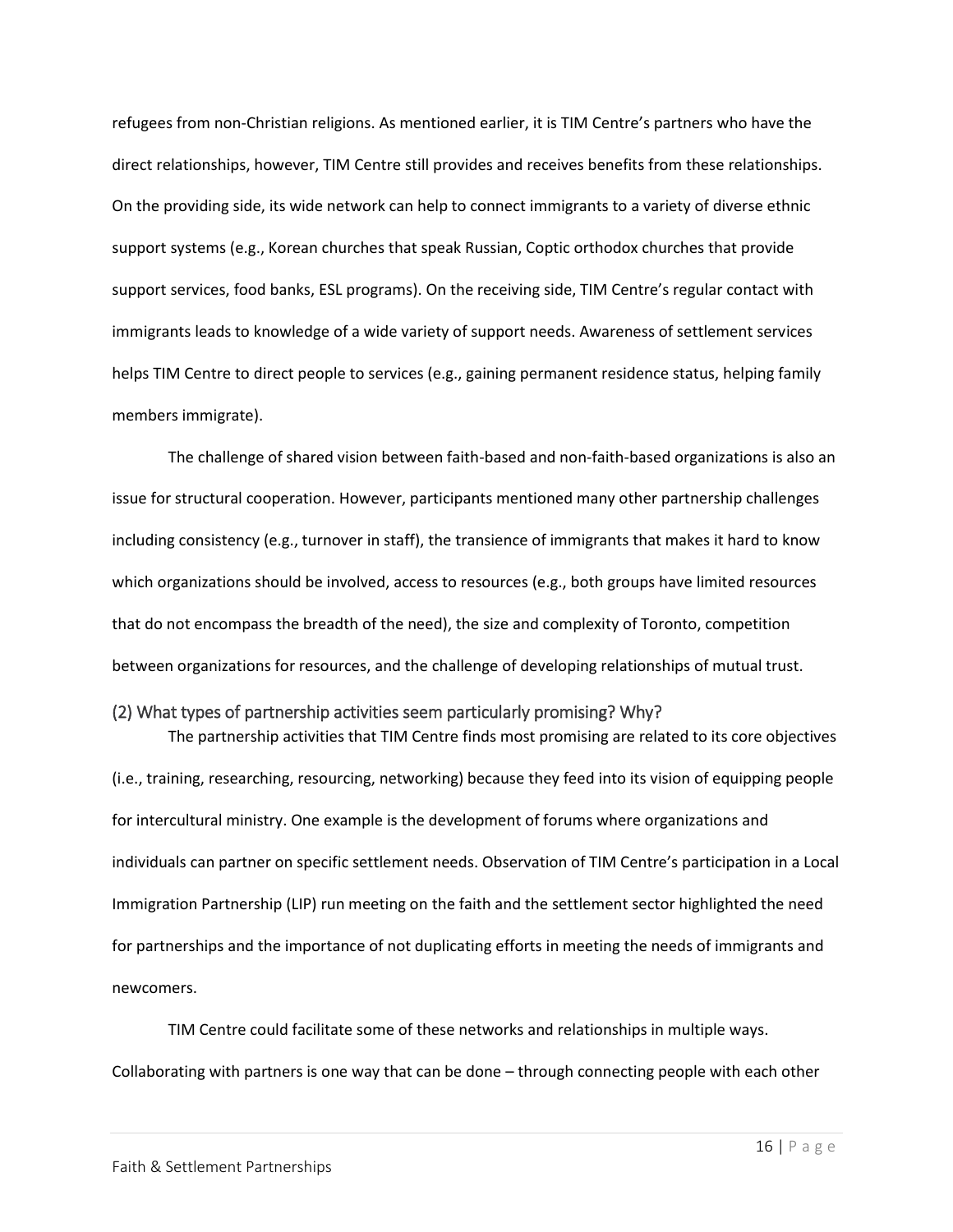and hosting seminars or focus groups that can facilitate further face-to-face discussion to know what is being done. These seminars could lead to further networking and building of partnerships. Collaboration could also be achieved through hosting information from each partner or linking their websites in a central location such as the UReachToronto.com website. Similarly, one TIM Centre partner explains:

*My idea would be to create an association of churches and Christian-based organizations that are serving refugees and newcomers. Coming together to have a platform for learning and sharing models, challenges, and opportunities for growth. So, I do believe that should be the progression, it is interdenominational, nondenominational at the same time, it goes beyond denominational boundaries. And coming together to have a common platform, a forum, a discussion and sharing of resources and opportunities.*

Interviewees also mentioned several specific areas where the development of partnerships could be fruitful including employment, practical settlement needs, and even healthcare.

<span id="page-20-0"></span>(3) What service gaps could faith/settlement partnerships be most effective in addressing? Closely related to promising partnership activities is the service gaps that partnerships might meet. The most commonly mentioned gap was employment services. Mention was made of immigrants that just want any job, immigrants with university degrees whose qualifications are not accepted in Canada, and immigrants who don't know how to access settlement services. However, there was also mention of the gaps in settlement services that faith-based organizations are best placed to fill,

*what churches in the GTA are doing, are filling in gaps or things that... So, a lot of it is awareness of what the government-funded settlement sector is doing and filling in places where it doesn't work. So, for example, that's really hard for the government-funded sector to do because it's an institution right, its formal processes and procedures.*

Meeting needs like friendship and community development are more challenging for resource limited settlement organizations. Even addressing issues that, while they may not be specifically settlement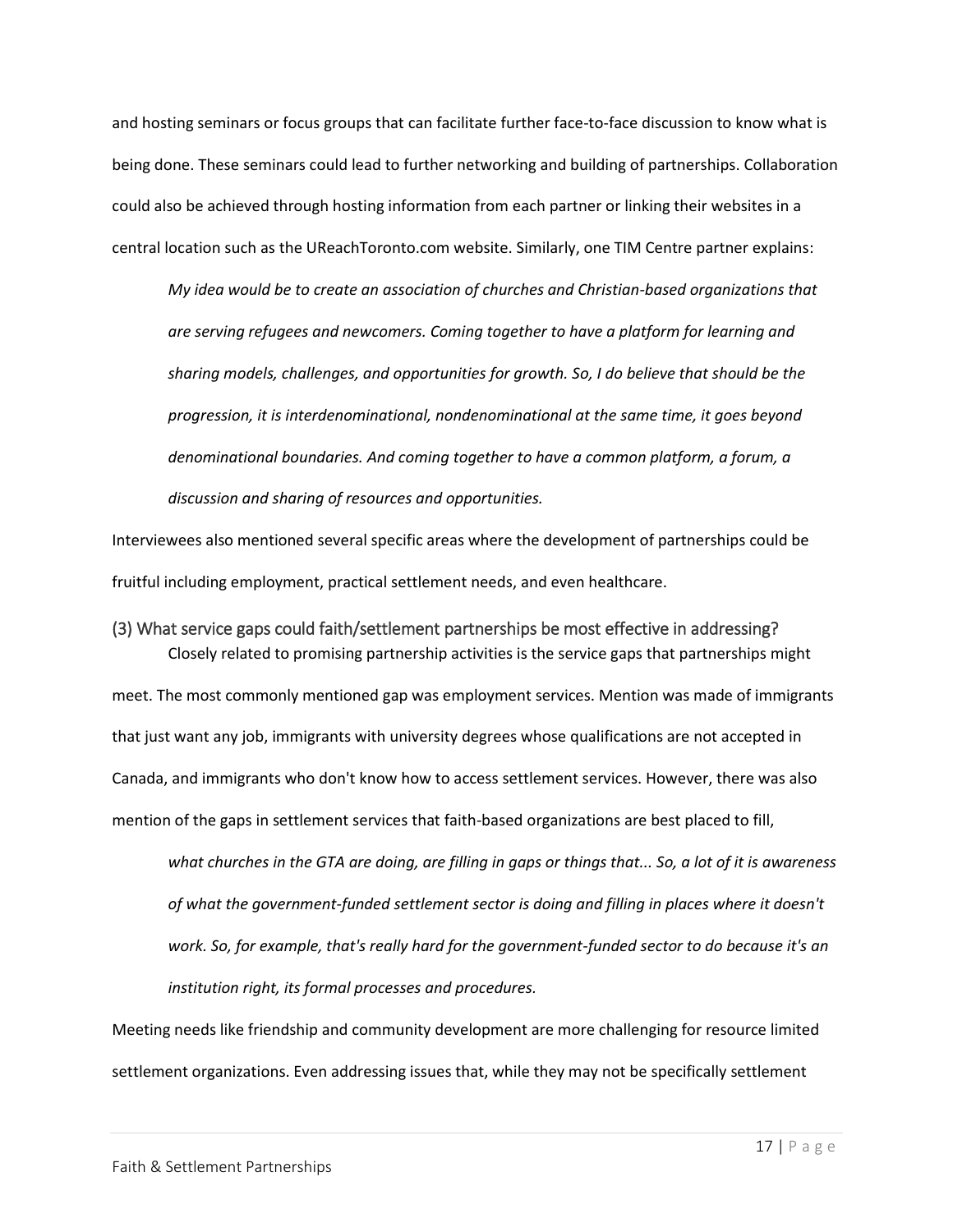needs (e.g., how to navigate Canadian cell phone plans), or would not be appropriate for governmentfunded agencies (e.g., Bible studies), can improve immigrant quality of life. A potential role for TIM Centre in this faith-based organization / government relationships is as a space for building relational trust. One participant explains

*I really do feel like getting churches, getting new immigrants and getting settlement agencies to trust each other is huge, and how do we do that by providing spaces of relationship, you know. So, I do think that's one place that the TIM Centre is really providing that no one else really is. I mean I don't think we would put that on the website, like "we're building trust!" but essentially, we are, by making newcomer services a safe conversation in the church, and then making the church become a safe conversation for newcomer services and settlement agencies to say hey they are not just here to pound you with the Bible and make you read the Bible kind of thing. The church is genuinely [wanting] to help newcomers settle and find a home. Yeah so, yeah if I boil it down I would say honestly yes, it's trust which again is not super tangible, but yeah, we are not a settlement agency, we don't do housing, we don't do job and employment career counselling, but we have connections with all of those and we have connections with doing research and getting the word out to churches about this information.*

<span id="page-21-0"></span>**Process: How can effective partnerships be better facilitated?** The process of partnership is both where TIM Centre excels and where it could use the most

work. One TIM Centre volunteer commented that currently its processes are

*Pretty haphazard, we don't do anything intentionally, it just happens because people are in the same room together. So, some intentionality I think could strengthen it. The UReach Toronto website could be organized, like right now if you want to find out settlement information on the UReach Toronto website you really can't find it. I mean there's bits and pieces all over the place, but we could probably have a section that would be helpful for that.*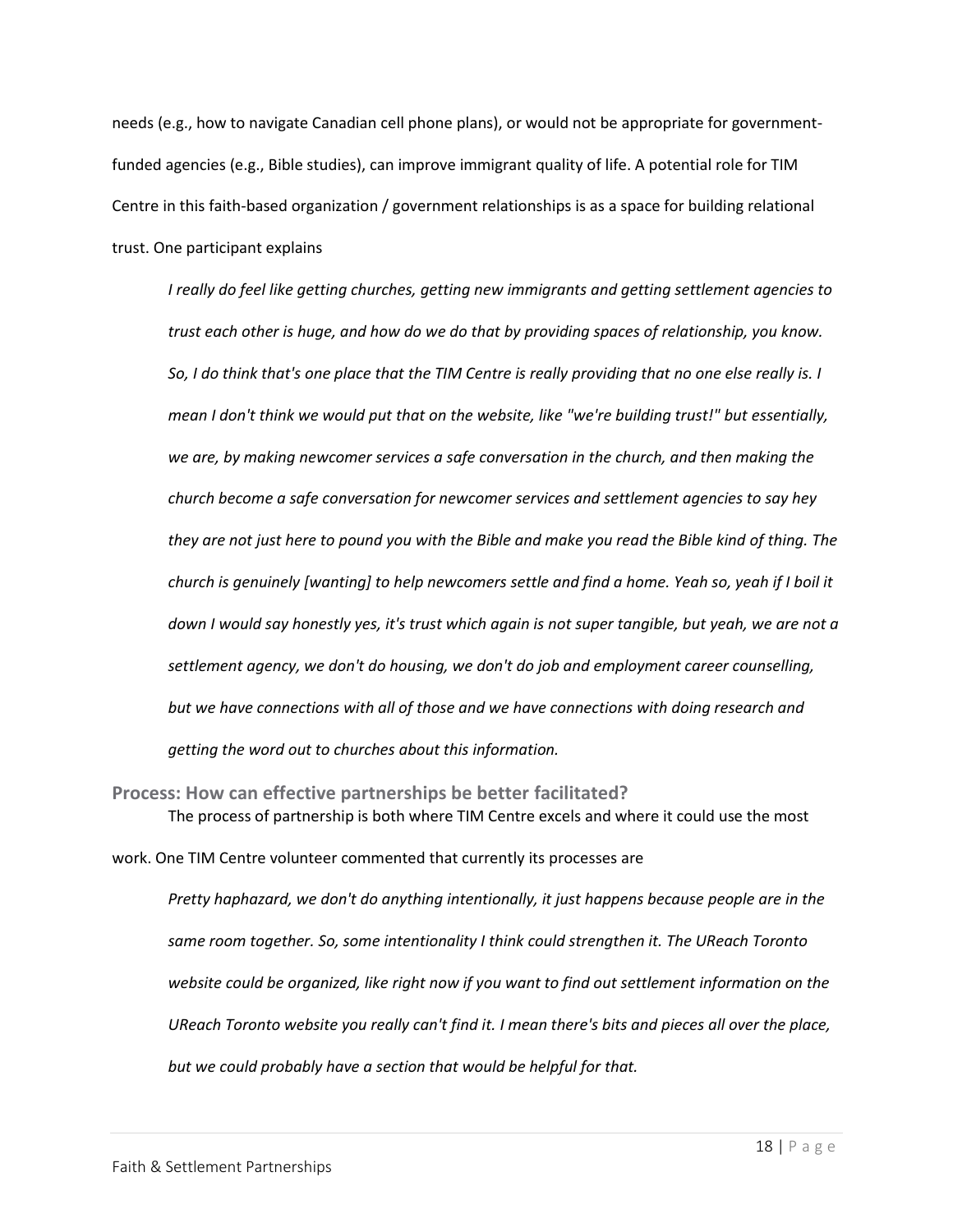TIM Centre's processes are largely related to its primary functions. That is, it is intentional about teaching, resourcing, researching, and networking. It is this last intentionality, networking, that is key to its process role. Its existing emphasis on connecting people together could be strengthened by the development of specific types of networks that could then be supported through its other services.

# <span id="page-22-0"></span>(1) What roles could faith and settlement leaders each play in partnership building?

TIM Centre has a director and an associate director, and they play a role in setting priorities and choosing foci. However, a lot of TIM Centre activity results from listening to its constituency and taking advantage of opportunities as they present themselves. Nonetheless, there are several areas where leadership could contribute to improved partnership. One area would be improved awareness of what each other are doing. One participant asks,

*I wonder if there is some way to have . . . talks with key people in the settlement sector to find out what options are available from their perspectives as well. . . we are in the process of imagining how we can make a contribution or we could possibly do with partnerships with settlement sector. I wonder if there is a way in which we could access key folks within the settlement sector to find out what their perspectives [are].*

A participant who has worked directly with the settlement sector gives an example of where this would be helpful,

*There are programs, however, that the government is providing, and that non-profits are providing, but most churches don't know anything about this. For example, in terms of hiring, the moment you hire a newcomer there are actually government grants to provide you with resources so that you can pay them. So, there are a lot of government resources that we could access through non-profits.*

A second area of potential leadership is in intercultural competency training. TIM Centre is at the intersection of many different cultures and ethnicities. Both its directors did their doctorates on an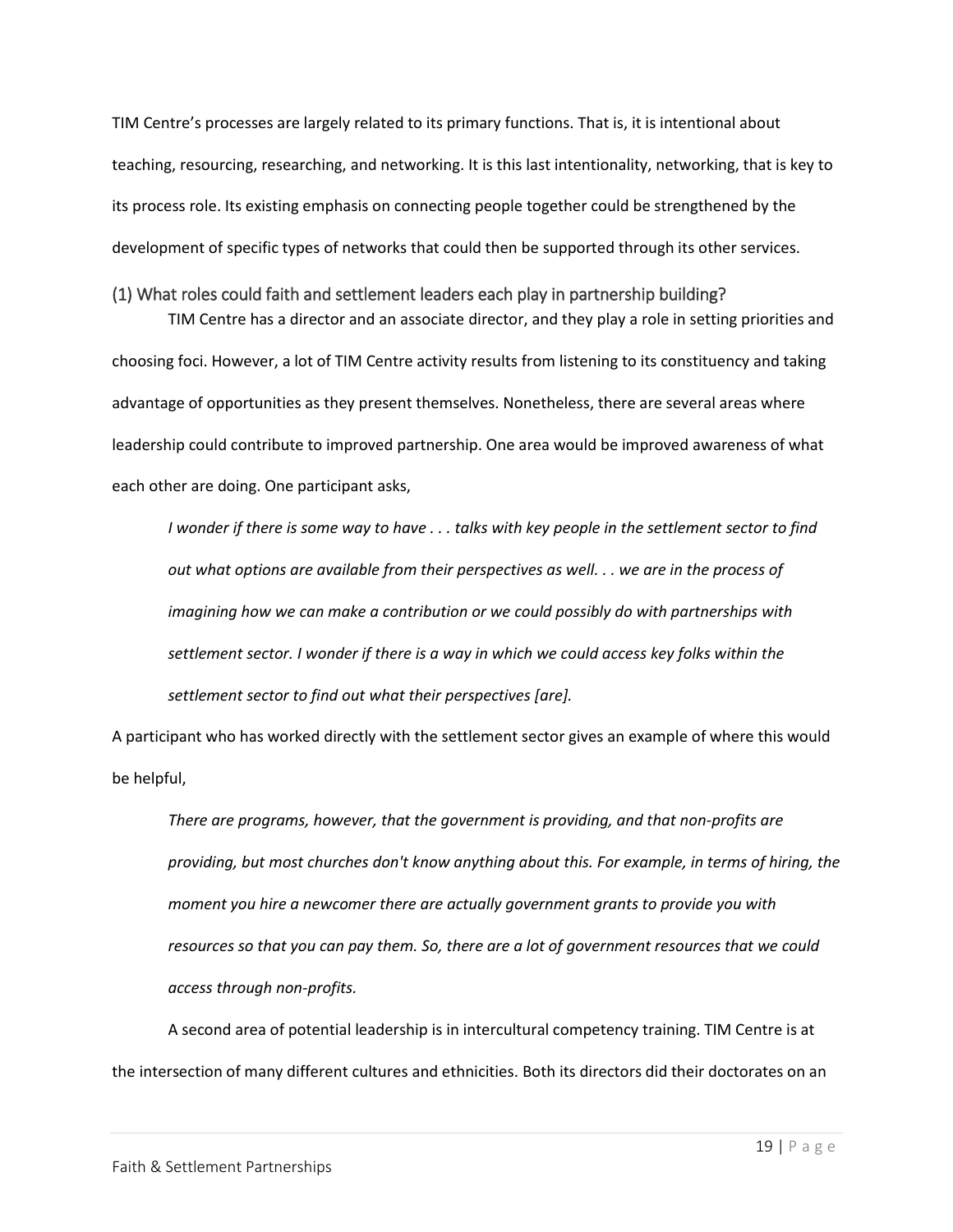area of intercultural competence (Cousins 2014; Tang 2014). Increasingly this is a service that TIM Centre is providing beyond its regular constituency and outside of faith-based contexts.

A third area where leaders could contribute is in bridging between different groups. For example, leaders could explain to faith groups

*How to initiate relationship with the settlement sector. My sense from the research is that most faith leaders, particularly Christian church leadership that we had contact with, either had someone in the congregation who had a professional role within the settlement sector and so was able to bridge with the settlement sector and the particular faith group. Or they sort of stumbled along and figured out on their own based on the need [they] are perceiving in the community or needs that were presented to them by members of their congregation. And so, it might be nice to be able to offer something proactive around how do you initiate relationship with the settlement sector, how do you have good communication, who do you talk to, take those first steps of being able to work with the settlement sector. And I can see that as being a piece of either training or communication that the TIM Centre could be well situated to be able to provide.*

Such forums need not be one-way – other participants speculated about the mutual learning that results from the interaction between faith groups and the settlement sector.

<span id="page-23-0"></span>(2) How could collaborative program planning and policy development be encouraged? TIM Centre's entrepreneurial nature has sometimes led to a lack of planning and it has resulted in very little written policy. Its policy is largely driven by its mission and by the policies of its partners. However, it does have a set of shared values that serve as guidelines for action and could contribute to the facilitation of collaborative planning and policy between faith communities and the settlement sector. These shared values include: mutual benefit from shared action, providing resources if they are available, a bias towards connecting people to resources so they can meet their own needs, and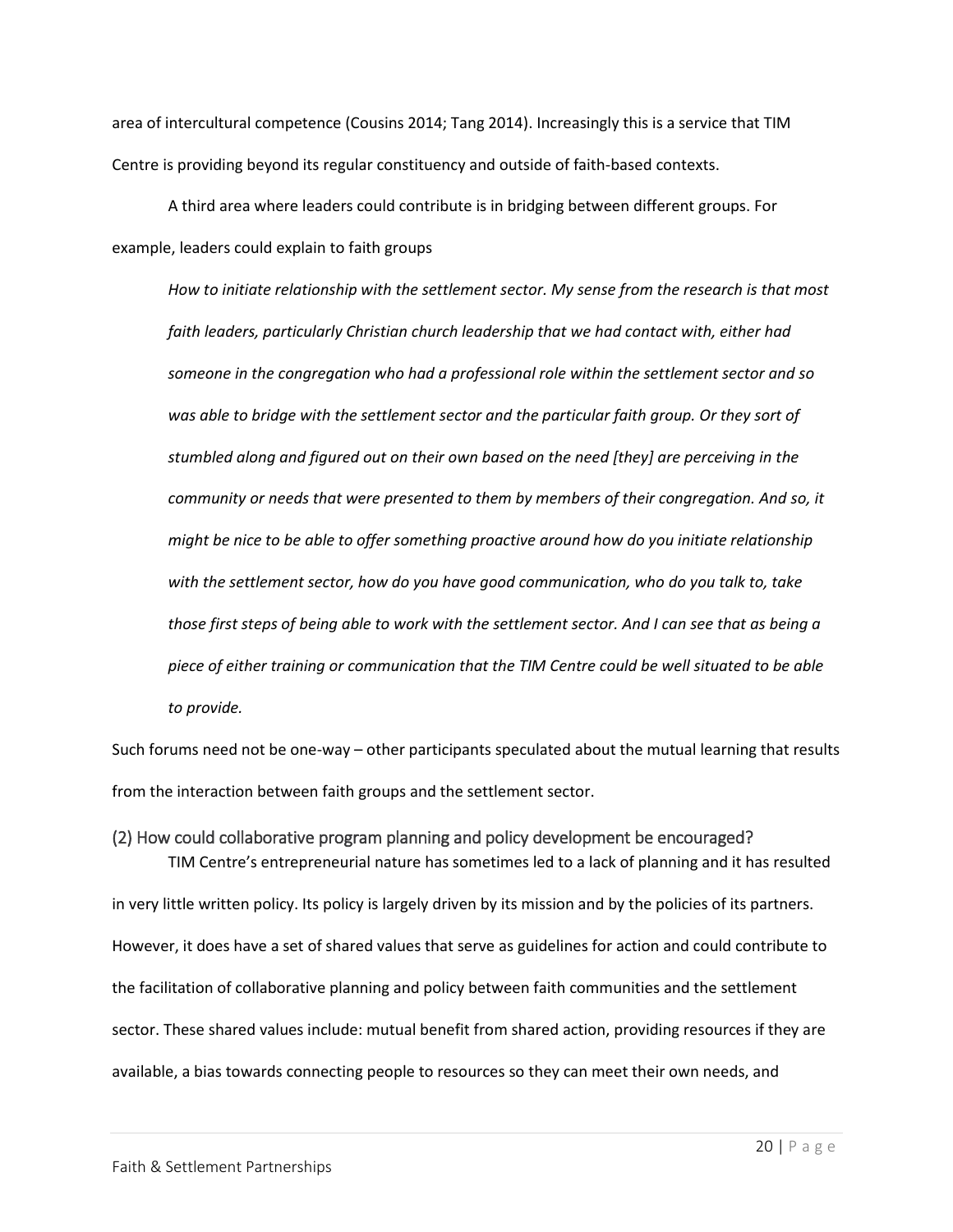conducting research with participants who will benefit from the research. These values are not policy, but they provide an atmosphere for diverse organizations to develop shared plans and policy*.*

#### <span id="page-24-0"></span>(3) What training and professional development activities could be developed or shared?

TIM Centre excels in training. At its inception, it was involved in preparing people to engage in intercultural ministry. It has conducted regular seminars and provided many short-term training events. More recently, it has run a well-received diploma program primarily for recent immigrants. Furthermore, its networking has frequently connected people needing training with people offering training and its research has had both data collection and educational goals. While issues related to immigrant settlement have been frequent themes in teaching and research, as of yet, none of those activities have paid much specific attention to the government-funded side of settlement – except as it came up in conversation. Yet, it has developed a specific expertise in intercultural training and connects with immigrant services that are harder for the government funded settlement sector to provide (e.g., theological training, access to church-based activities and support). Thus, there appears to be opportunity for TIM Centre to contribute its expertise in aid of immigrant settlement even as the government-funded settlement sector contributes to teaching about the practical business of settlement. Furthermore, while it is not formal training, networking of churches providing settlement services, the settlement sector, and immigrants themselves has potential to serve the objectives of all three groups.

#### <span id="page-24-1"></span>(4) How could partnerships that support immigrants of faith be best evaluated?

Without more experience with partnerships, it is hard for a study of TIM Centre to speak into evaluating those partnerships. However, its core service value would suggest that those partnerships should be judged on the basis of how they improve the meeting of immigrant settlement needs. Immigrants don't need more administrative work. What they need is for different service providers to talk to each other to see where the gaps and the overlaps are in service provision and then to work together to fill the gaps.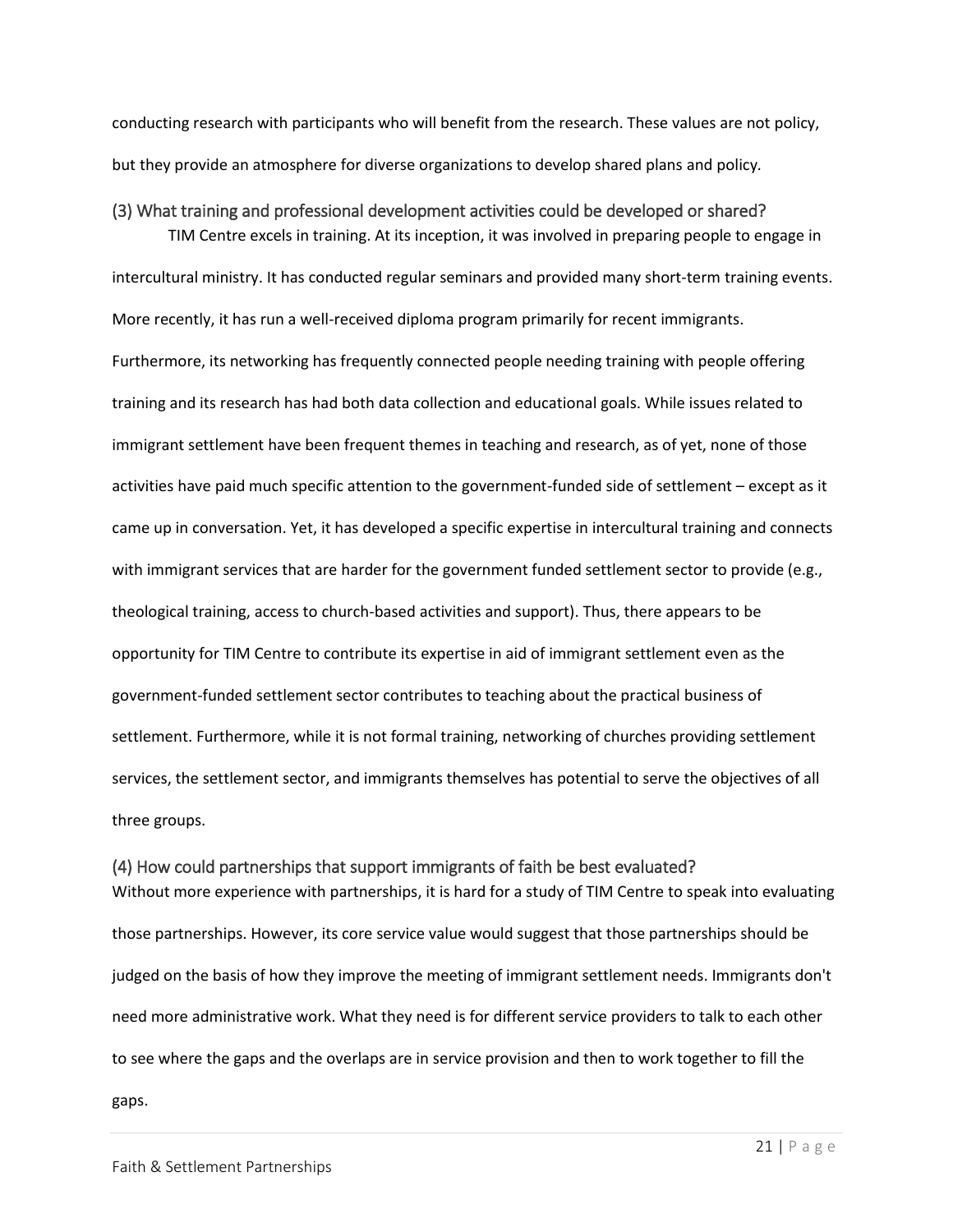#### <span id="page-25-0"></span>**Discussion**

Issues of immigrant settlement are often discussed at TIM Centre events. They come into conversations at its seminars, during its teaching, and when it does research. However, it has not specifically focused on the relationship between the faith communities it serves and the governmentfunded settlement sector. Ideally, TIM Centre will facilitate the conversation and action will come in partnership between these two groups directly. That experience can feed into how TIM Centre relates to and supports other parts of its network and will guide its choice of seminars and resources to develop. For example, a first step is intentional action to bring together these different communities and to provide resources for both groups on UReach Toronto.

Having explored what that does and could look like following the organizing theory that structured this research project (vision, structure, process), the remainder of this section briefly explores the same material using five themes that arose inductively from the research data: finances, faith commitments, immigrant support, intercultural awareness, and networks. Exploration of these themes serves to further thematically develop a picture of TIM Centre's role in faith community/settlement sector partnerships explored in the previous section.

#### <span id="page-25-1"></span>**Finances**

Funding was a constant theme in all topics of discussion. It was clear that stable funding was a constraint on both meeting settlement needs and on the ability of faith communities and settlement sector organization's ability to partner. TIM Centre survives by cobbling together funding from half-adozen different sources. Some of that funding is temporary or limited. This constraint keeps TIM Centre from having the consistency and personnel it would like to serve its constituency, affects the courses it can offer, the research it conducts, and the maintenance of its UReach Toronto website. However, funding also was a discussion when faith groups discussed their ability to provide settlement services and what kind of settlement services the government funded settlement sector provides. These funding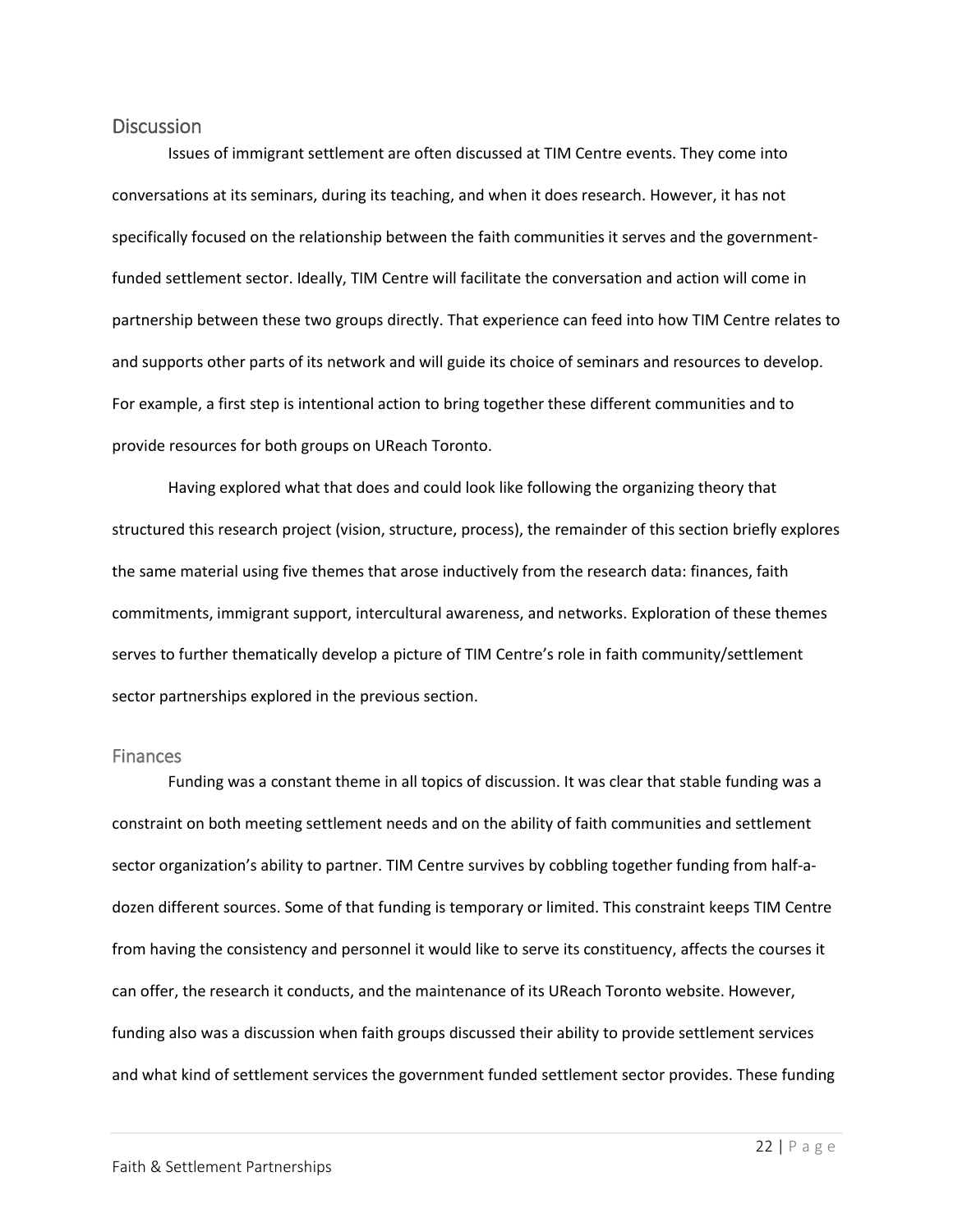challenges increased the interest in partnerships because the assumption was that immigrants would be better served by organizations cooperating than by having them operate independently. Indeed, a large church who is a TIM Centre partner has put time and money into its relationship with the settlement sector. The result has been a more encompassing settlement service that draws on the community support of the church and the access to government services offered by a settlement worker. This same church has regular conversations with its local LIP to understand the picture of immigrant needs in Toronto.

#### <span id="page-26-0"></span>Faith Commitments

The role of specific faith commitments inherent in the actions of faith communities has already been discussed above. Faith communities are uncertain what their convictions mean for their relationships with the government-funded settlement sector. Their faith commitments are both their motivation for involvement in settlement issues and a potential impediment to working with government-funded organisations. However, some faith communities have figured out how to set boundaries on their activities such that government organizations are comfortable cooperating with them. TIM Centre could play a role in helping those faith communities who have figured this out explain what works to those faith communities that have not yet figured it out. It could also provide guidance for understanding the limits of government-funded settlement organizations in engaging faith communities.

Yet, there does seem to be a general uneasiness within our interviewees about the relationship. They are providing legitimate services to immigrants but wonder if their faith commitments will someday disqualify them from participation in an increasingly secular Canadian society. For the moment, it appears that everyone can agree that if immigrants are helped then good is being done, but it is not clear how much attention any of these organizations want to draw to the relationship.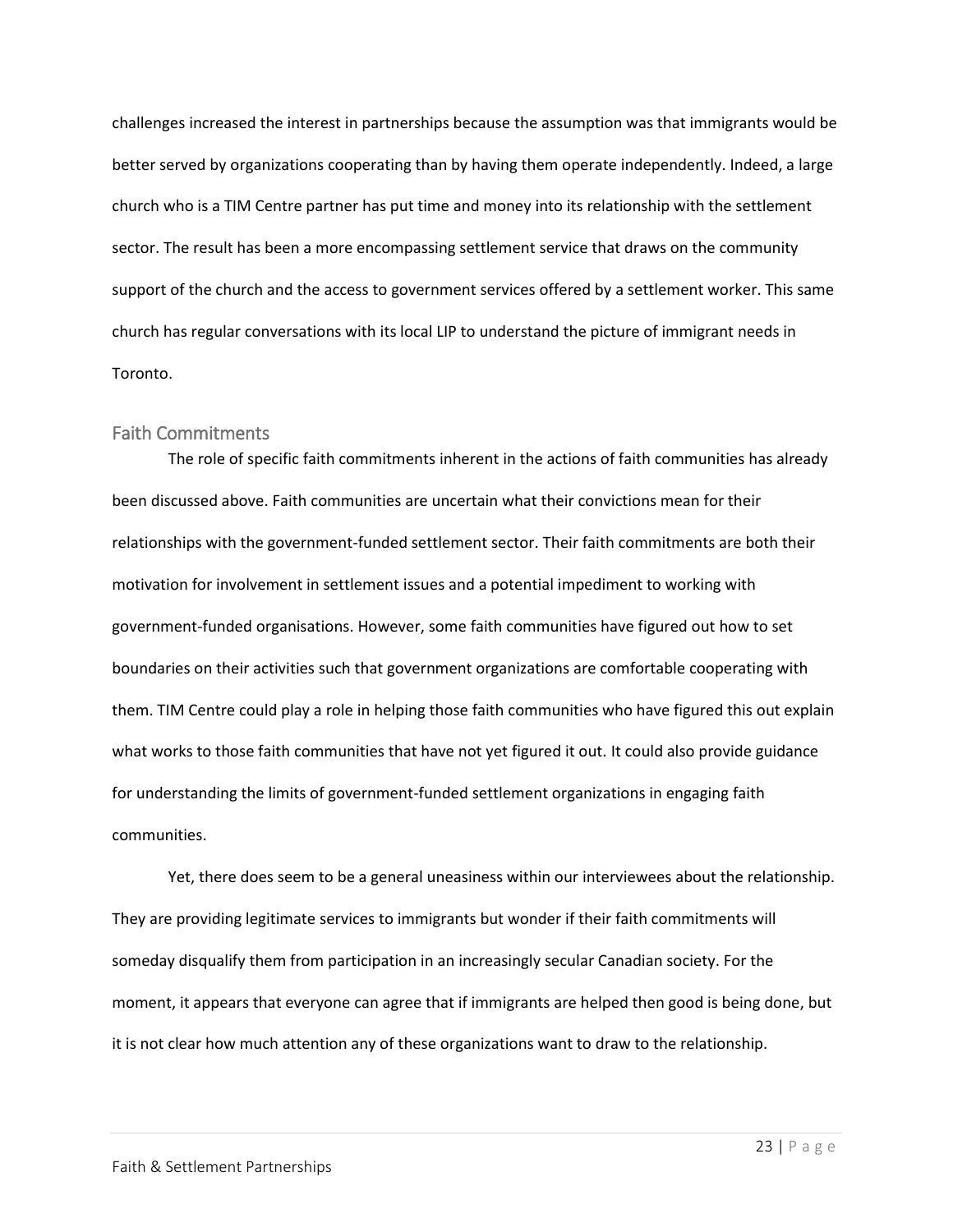#### <span id="page-27-0"></span>Immigrant Support

Despite concerns over finances and uncertainty over faith commitments, there is general agreement about the need to further support immigrant settlement needs. Interviewees mentioned several settlement needs: instructions on how to use the internet, resources in mother tongues, ESL, refugee sponsors, employment services, meal programs, fitness programs, opportunity to celebrate familiar festivals, and schooling. Some of those services are primarily the domain of the governmentfunded settlement sector but many of them are beyond the resources of that sector. In particular, support for faith-specific cultural accommodation or integration into faith communities. They also mention settlement needs specific to faith communities such as meeting spaces for churches and access to ethnic or language specific churches. It was clear to TIM Centre participants that immigrants could best be served with partnerships between faith communities and the settlement sector rather than expecting new immigrants to navigate a complicated settlement and immigration system and Canadian culture on their own. Furthermore, faith community / settlement sector partnerships can help immigrants navigate the religion / society relationship in Canada that has some features that set it apart from other societies where they either have no relationship, or the relationship is completely intertwined (to choose the two extremes).

#### <span id="page-27-1"></span>Intercultural Awareness

TIM Centre's work has always been at the nexus of different cultures. From its inception, it was trying to help its constituents understand each other and the people they aimed to serve. Over time that constituency has internationalized and TIM Centre's expertise in intercultural competency, research, and training has expanded. It is this with expertise that TIM Centre may have opportunities to partner directly with the settlement sector or other government-funding social services. TIM Centre is seeing increased demand for its courses and training in this area. While TIM Centre can contribute to intercultural understanding it also has the potential to help faith communities and government-funded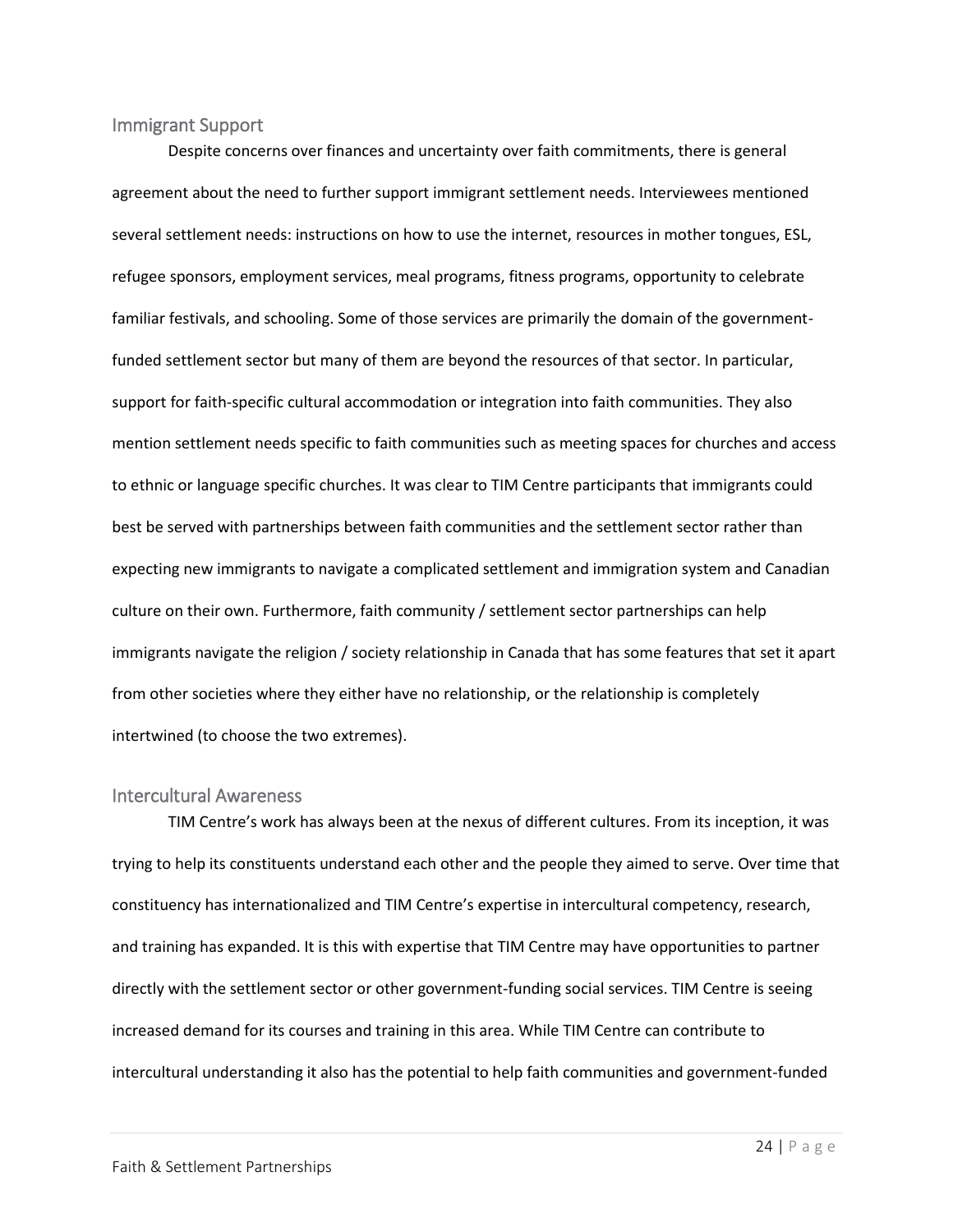settlement organizations understand each other. Several TIM Centre personnel expressed the hope that they could become a bridge between these two groups so that they can partner together effectively.

#### <span id="page-28-0"></span>**Networks**

The bridging role is closely related to the networking role. TIM Centre as networker was a theme for everyone who worked directly for TIM Centre. They understand it as a strength and a structural mandate. It is a way to get a lot done with very few resources. As TIM Centre's networks cross multiple boundaries, they bring people together that otherwise would not know each other or cooperate together. However, TIM Centre also understands the need to mediate some of those relationships. Some of its connections don't work well together and thus are not always in the same room together. Some of the relationships need to be guided, but others are facilitated by TIM Centre reducing its involvement. While TIM Centre personnel and its partners were uncertain if TIM Centre should play a role in networking faith communities and the settlement sector directly, it was agreed that it should play a role in bringing faith communities together to talk about their relationships with the settlement sector. Furthermore, TIM Centre is having more opportunities to connect directly with the settlement sector and is watching those opportunities to see how mutually beneficial relationships might arise (see intercultural awareness above).

#### <span id="page-28-1"></span>Summary

In sum, TIM Centre has found partnerships a fruitful approach to providing services to its intercultural constituency and expects that its strategy of partnership development will continue to expand. There is potential to play a greater role encouraging and supporting faith community / settlement sector partnerships, but currently TIM Centre is limited by its finances and its available personnel. It is working on addressing both of those limitations with the hoped-for result that more immigrants will be served well.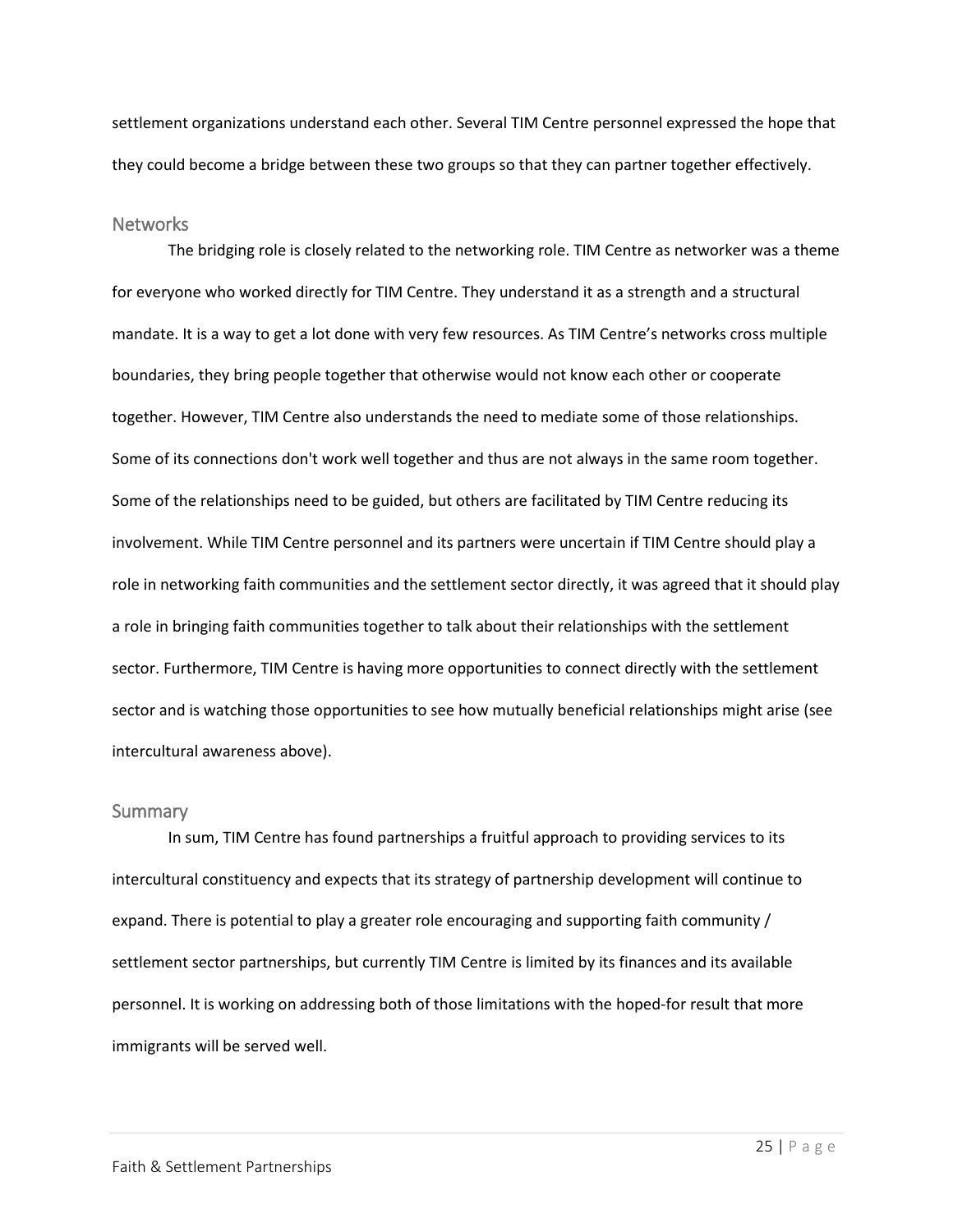#### <span id="page-29-0"></span>**Conclusions**

To conclude this report, we return to questions shared in the introduction about availability of resources and compromises necessary to attain those resources, relationships with the settlement sector, and the facilitation of partnerships.

TIM Centre's resources include strengths in knowledge of immigrant needs, intercultural competence, and awareness of network connections. Those resources contend with constraints related to finances and uncertainty about the role of faith in the conversation that leads to the necessity to be selective about resources provided and partnerships developed.

TIM's relationship with the settlement sector is indirect. While it attends conferences also attended by individuals in the settlement sector, its connections are largely about resourcing its constituency because its settlement work is in the area of teaching and training rather than meeting the physical needs of immigrants.

TIM Centre's emphasis on networking gives it a natural vision for faith community/government funded settlement sector partnerships. Its entrepreneurial structure can facilitate that but at the same time provides only a weak foundation for the development of these partnerships. Yet, its values provide an opportunity for the development of policies that will more specifically address the development and maintenance of these partnerships.

Moving forward, positive settlement outcomes for newcomers and Canadian society can be fostered by TIM Centre's continued attentiveness to its constituents' needs, and by more intentionality in its teaching, resourcing, and networking. It is well-placed to play a larger role in faith community/government funded settlement sector relationships if it can overcome its resource constraints.

# <span id="page-29-1"></span>Reference List